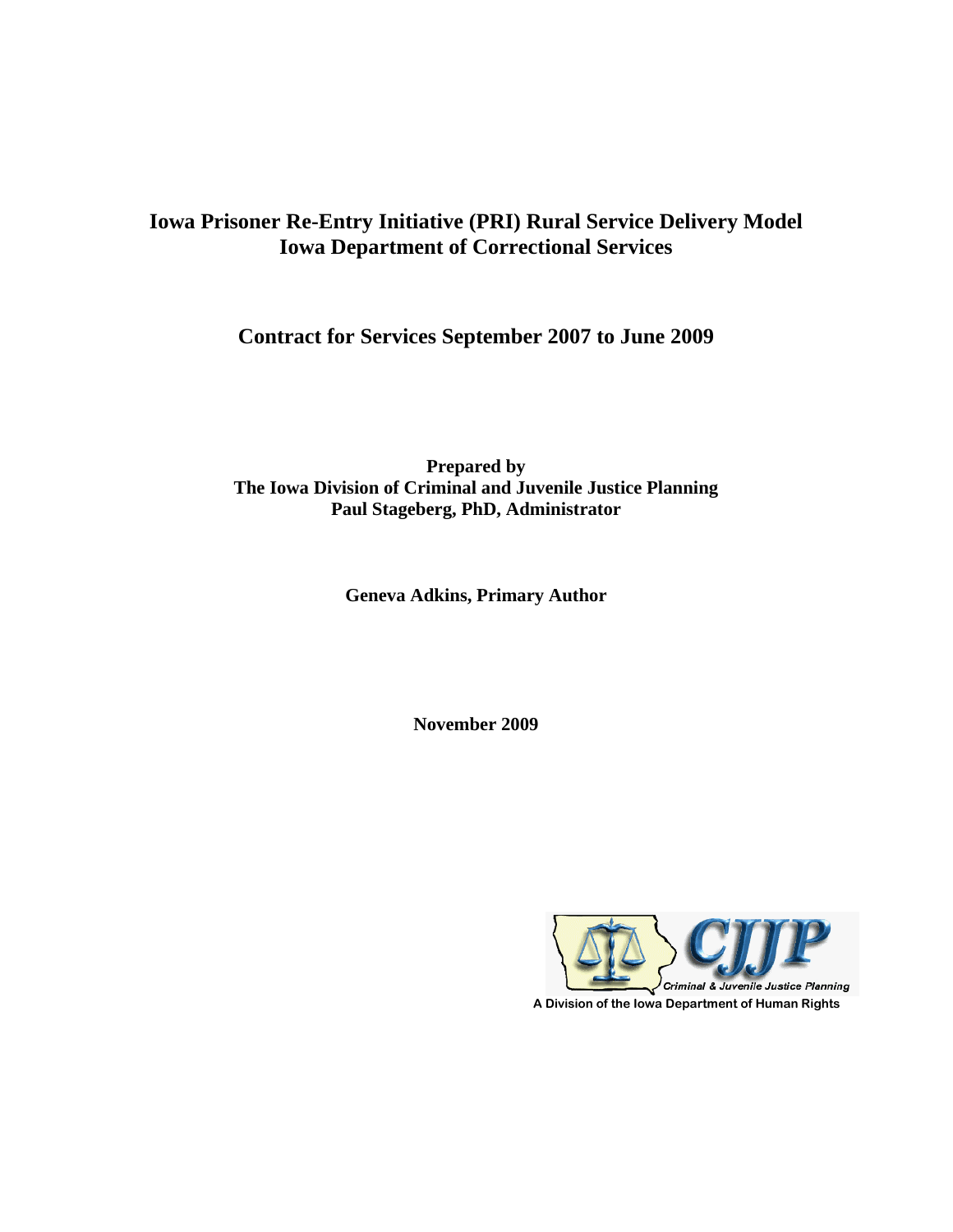# **TABLE OF CONTENTS**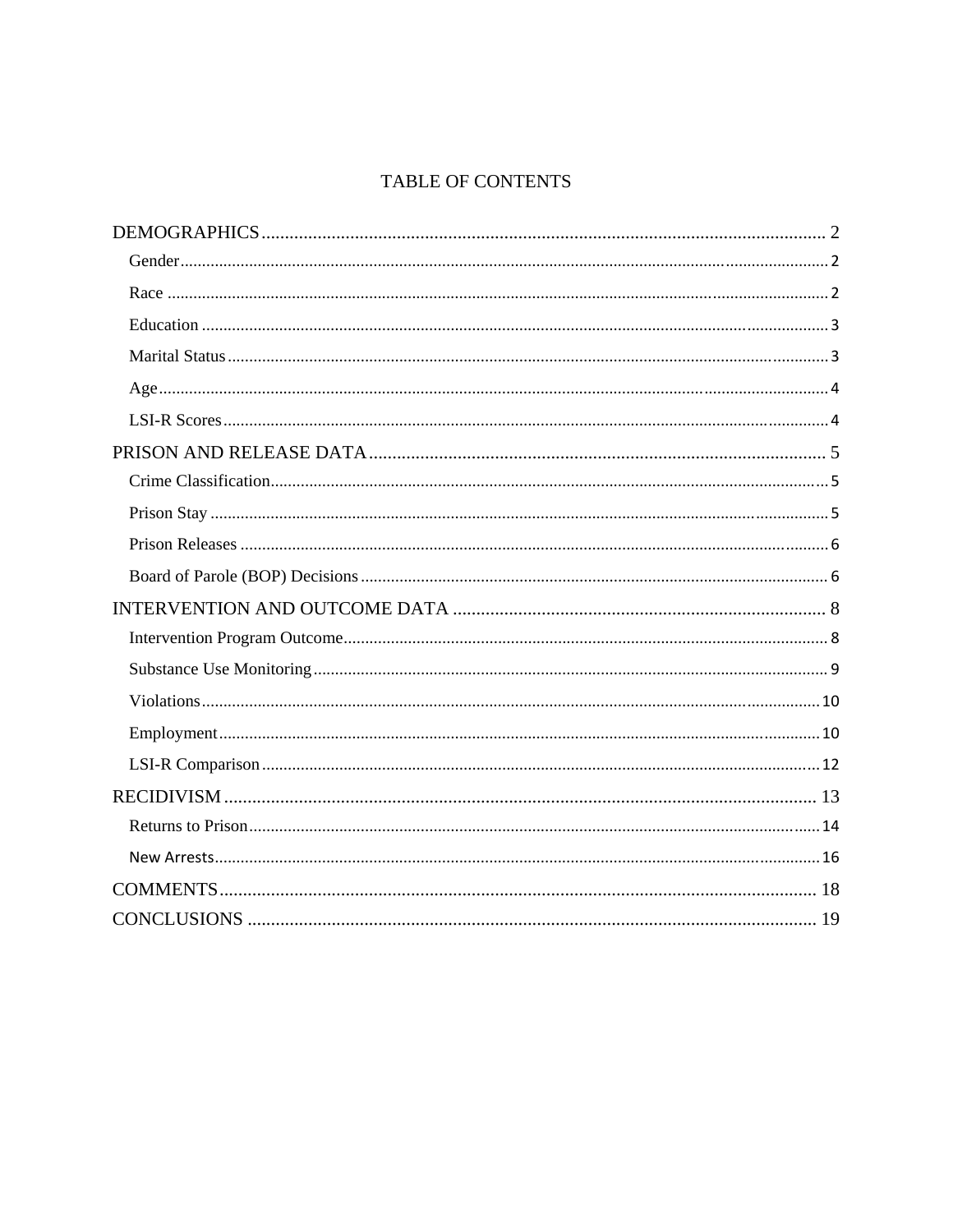# **Iowa Prisoner Re-Entry Initiative (PRI) Rural Service Delivery Model**

The Iowa Department of Corrections (DOC) and the Department of Human Rights, Division of Criminal and Juvenile Justice Planning (CJJP) entered into a contract for services from September 12, 2007 to June 30, 2009 for the purposes of assisting in the evaluation component for the two-year Iowa Prisoner Re-Entry Initiative (PRI) Rural Service Delivery Model. This contract was extended to November 2009.

The Rural PRI grant period ran from July 1, 2007 to June 30, 2009 and was extended to November 30, 2009. The purpose of the program was to improve community safety by providing pre-release services and successful transition planning and aftercare services to offenders released from state institutions to the Second Judicial District Department of Correctional Services. Participants included all offenders released to the Second Judicial District during the grant period.

Participants were involved in a three phase program which included:

- 1. Institution Phase The re-entry and assessment staff administered the LSI-R and other pertinent assessments during intake and completed a reentry case plan. While in the institution participants were referred to appropriate services including the Life Skills program, when appropriate.
- 2. Community Transition Participants who were within 180 days of release were assessed and community programs identified that would best help the participant transition into the community. A determination was made to either refer the offender to Spectrum Wraparound Services or to Corrections' Reach-in Program.
- 3. Aftercare Phase Participants received aftercare services as provided by either Spectrum Wraparound Services or the Reach In program for three to 12 months. Satisfactory completion of the program was determined by consultation with Community Based Corrections and Spectrum staff and the parole officer.

The criteria for Spectrum Wraparound Services included the following:

- 18 years of age or older
- No violent aggravated misdemeanors or felonies; violent serious misdemeanors may be included
- Offenders with juvenile violent record may be included
- No sex offenses (includes juvenile records and serious misdemeanor offenses)
- No murder offenses (NCIC records were checked to determine eligibility)

Spectrum worked closely with each offender's parole officer and the client to develop a team of service providers to create a program intended to enable successful reentry based on the needs of the offender. Areas addressed were housing, substance abuse, mental health issues, social services needs, education, employment, and faith-based mentoring. It was the responsibility of the wraparound worker to hold the service providers accountable for providing identified services.

Offenders who did not meet the criteria for the Spectrum Wraparound Services were provided reentry services through the Department of Corrections.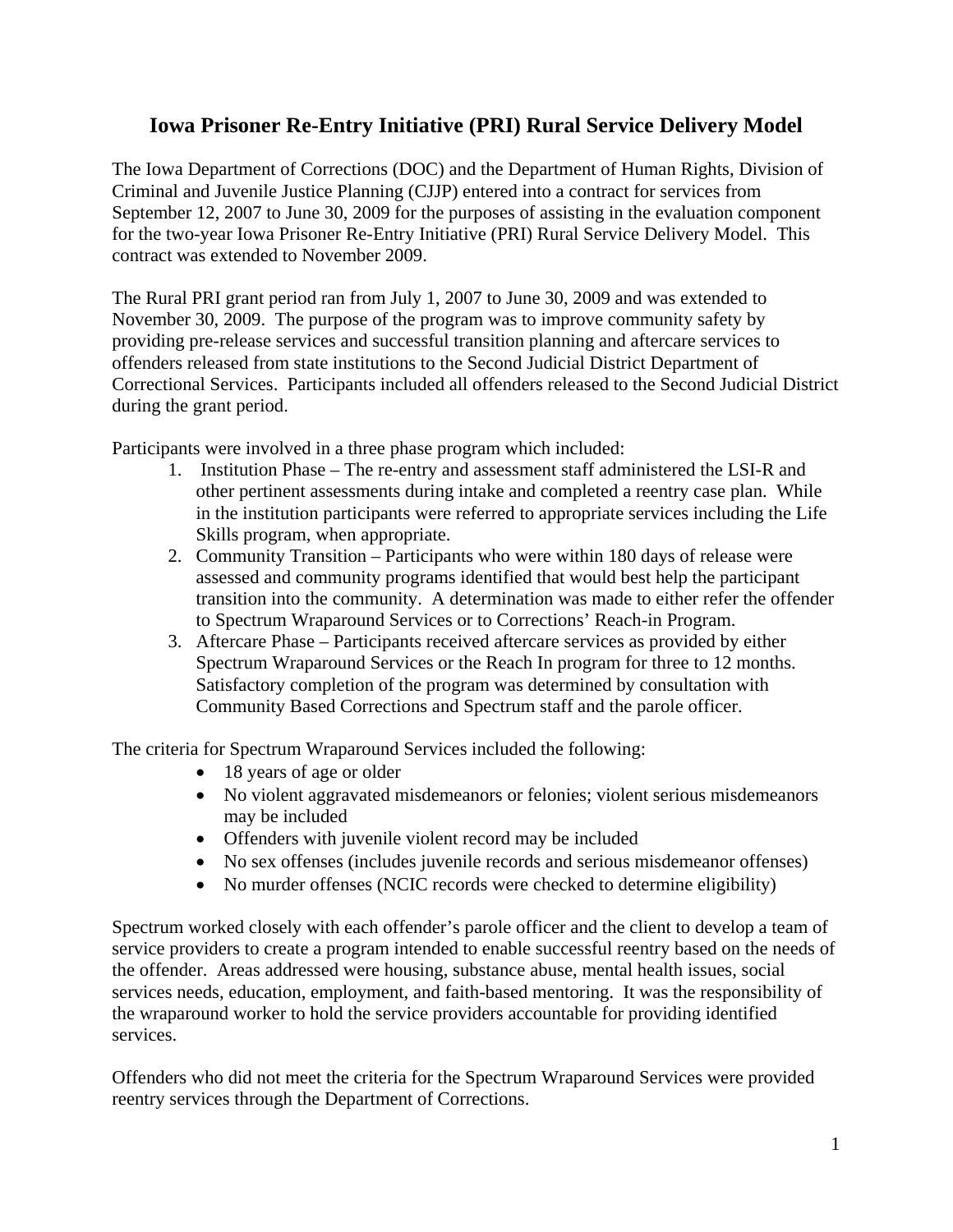For comparison purposes, a random sample of offenders was selected. These offenders were released to the Second Judicial District during the period from March 1, 2006 to June 30, 2007 when reentry services were not available to offenders being released to rural communities.

This report will identify and analyze demographic data, interventions, release and supervision information, employment, risk scores, violations, drug use, and recidivism of participants. Data collection for this report ended on June 30, 2009.

Data were taken from The Iowa Corrections Offender Network (ICON), which is an automated information system that supports seamless offender tracking between prison and community supervision. ICON contains all relevant information pertaining to offender risk and needs; referrals; offender interventions (treatment) including pre-release services; transition plan; successful completions of individual interventions; and the final supervision outcome (work release, probation, parole) including reason for revocation. Data were also provided by the Iowa Justice Data Warehouse, which contains key information from the Iowa Court Information System and the Division of Criminal Investigation records.

### **DEMOGRAPHICS**

#### **Gender**

All three groups were dominated by males with as low as 82% and as high as 93% in the groups. There were a fewer percentage of females in the Reach-In program than were in the Spectrum Wraparound or the Comparison groups. The highest rate of females was in the Spectrum Wraparound group where 17.6 percent were females. See Table 1 below.

|        | Day Program-Reach |                  |    | Spectrum | <b>Comparison Group</b> |        |  |  |  |
|--------|-------------------|------------------|----|----------|-------------------------|--------|--|--|--|
|        |                   | Wraparound<br>ın |    |          |                         |        |  |  |  |
|        | n                 | %                | n  | ℅        | n                       | %      |  |  |  |
| Male   | 177               | 93.7%            | 42 | 82.4%    | 186                     | 87.7%  |  |  |  |
| Female | 12                | 6.3%             | 9  | 17.6%    | 26                      | 12.3%  |  |  |  |
| Total  | 189               | 100.0%           | 51 | 100.0%   | 212                     | 100.0% |  |  |  |

Table 1. Sex by Group

### **Race**

The three groups were similar racially. As seen in Table 2 below, a majority of participants in all groups were white, followed by blacks and others. An examination of race by sex shows that most minority participants were males. Only one black female was found in each of the three groups.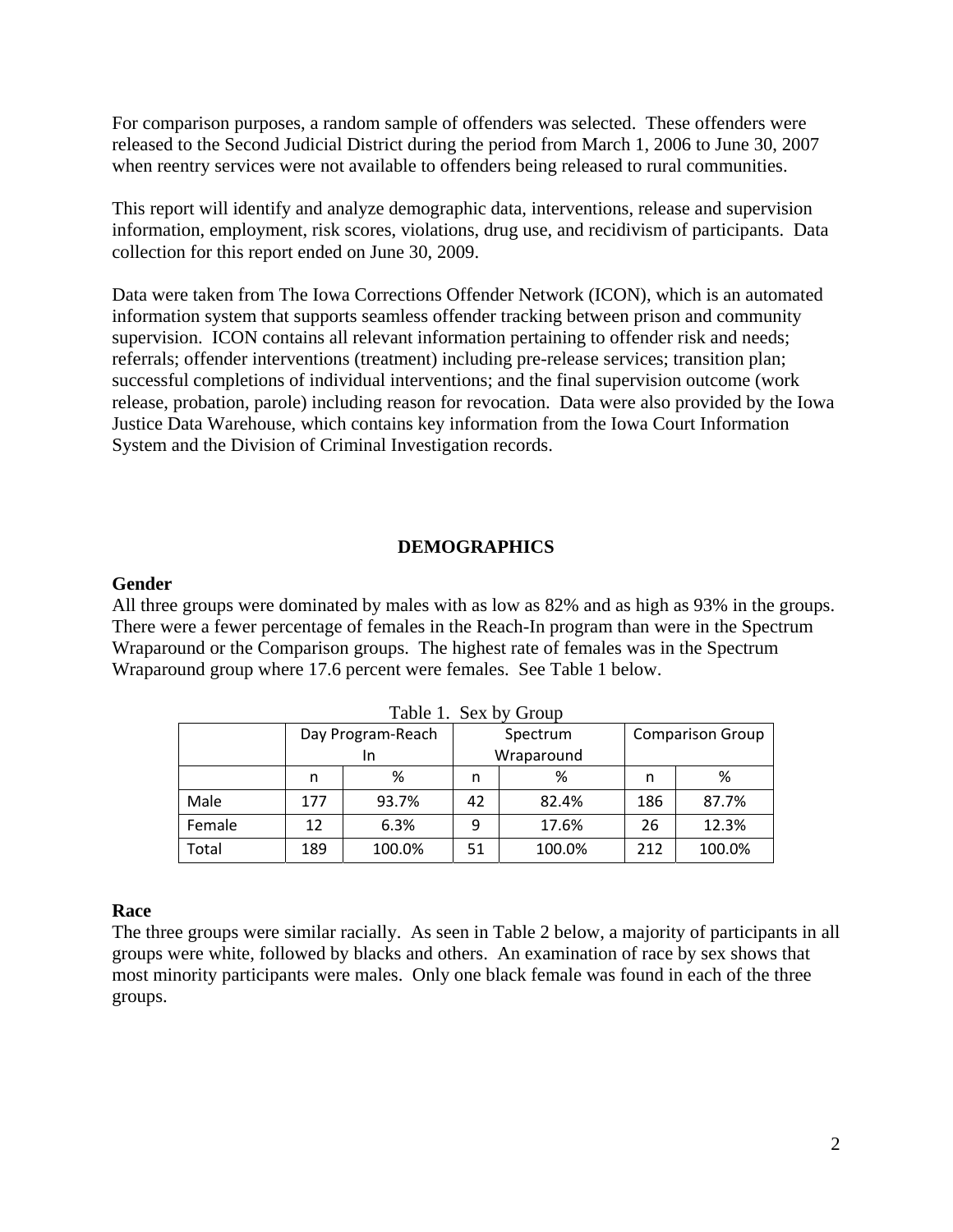|              | Day Program-Reach |        |            | Spectrum |     | <b>Comparison Group</b> |  |  |  |
|--------------|-------------------|--------|------------|----------|-----|-------------------------|--|--|--|
|              |                   | In     | Wraparound |          |     |                         |  |  |  |
|              | n                 | %      | ℅<br>n     |          | n   | %                       |  |  |  |
| White        | 159               | 84.1%  | 47         | 92.2%    | 187 | 88.2%                   |  |  |  |
| <b>Black</b> | 24                | 12.7%  | 4          | 7.8%     | 21  | 9.9%                    |  |  |  |
| Other        | 6                 | 3.2%   |            | 0.0%     | 4   | 1.9%                    |  |  |  |
| Total        | 189               | 100.0% | 51         | 100.0%   | 212 | 100.0%                  |  |  |  |

Table 2. Race by Group

## **Education**

As shown below, a majority of participants attained either a GED, a High School Diploma, or had a Bachelor or Associate Degree A few participants in the Reach In group and the Comparison Group had received some technical training.

|                      | Day Program-Reach |        | Spectrum |            | <b>Comparison Group</b> |        |
|----------------------|-------------------|--------|----------|------------|-------------------------|--------|
|                      |                   | In.    |          | Wraparound |                         |        |
|                      | n                 | %      | n        | %          | n                       | %      |
| Bachelor/Associate   | 0                 | 0.0%   | 0        | 0.0%       | 9                       | 4.2%   |
| Degree               |                   |        |          |            |                         |        |
| GED or High School   | 162               | 85.7%  | 45       | 88.2%      | 165                     | 77.8%  |
| <b>Tech Training</b> | 5                 | 2.6%   | 0        | 0.0%       | 5                       | 2.4%   |
| less than 12th grade | 22                | 11.6%  | 6        | 11.8%      | 33                      | 15.6%  |
| Total                | 189               | 100.0% | 51       | 100.0%     | 212                     | 100.0% |

Table 3. Highest Education Achieved by Group

## **Marital Status**

Single participants made up the largest percentage in each group, with 55% in the Reach In group, 62.7% in the Spectrum Wraparound group, and 48.1% in the Comparison Group. Slightly more in each group were married than divorced. See Table 4 below.

Table 4. Marital Status by Group

| Tuble 1. Multius blutted by Stoup |                   |        |          |            |                         |        |  |  |  |
|-----------------------------------|-------------------|--------|----------|------------|-------------------------|--------|--|--|--|
|                                   | Day Program-Reach |        | Spectrum |            | <b>Comparison Group</b> |        |  |  |  |
|                                   |                   | In.    |          | Wraparound |                         |        |  |  |  |
|                                   | n                 | %      | Ν        | %          |                         | %      |  |  |  |
| Common-law                        | 3                 | 1.6%   | 0        | 0.0%       | 4                       | 1.9%   |  |  |  |
| Divorced                          | 38                | 20.1%  | 9        | 17.6%      | 49                      | 23.1%  |  |  |  |
| Married                           | 43                | 22.8%  | 10       | 19.6%      | 57                      | 26.9%  |  |  |  |
| Single                            | 104               | 55.0%  | 32       | 62.7%      | 102                     | 48.1%  |  |  |  |
| Widowed                           | 1                 | 0.5%   | 0        | 0.0%       | 0                       | 0.0%   |  |  |  |
| Total                             | 189               | 100.0% | 51       | 100.0%     | 212                     | 100.0% |  |  |  |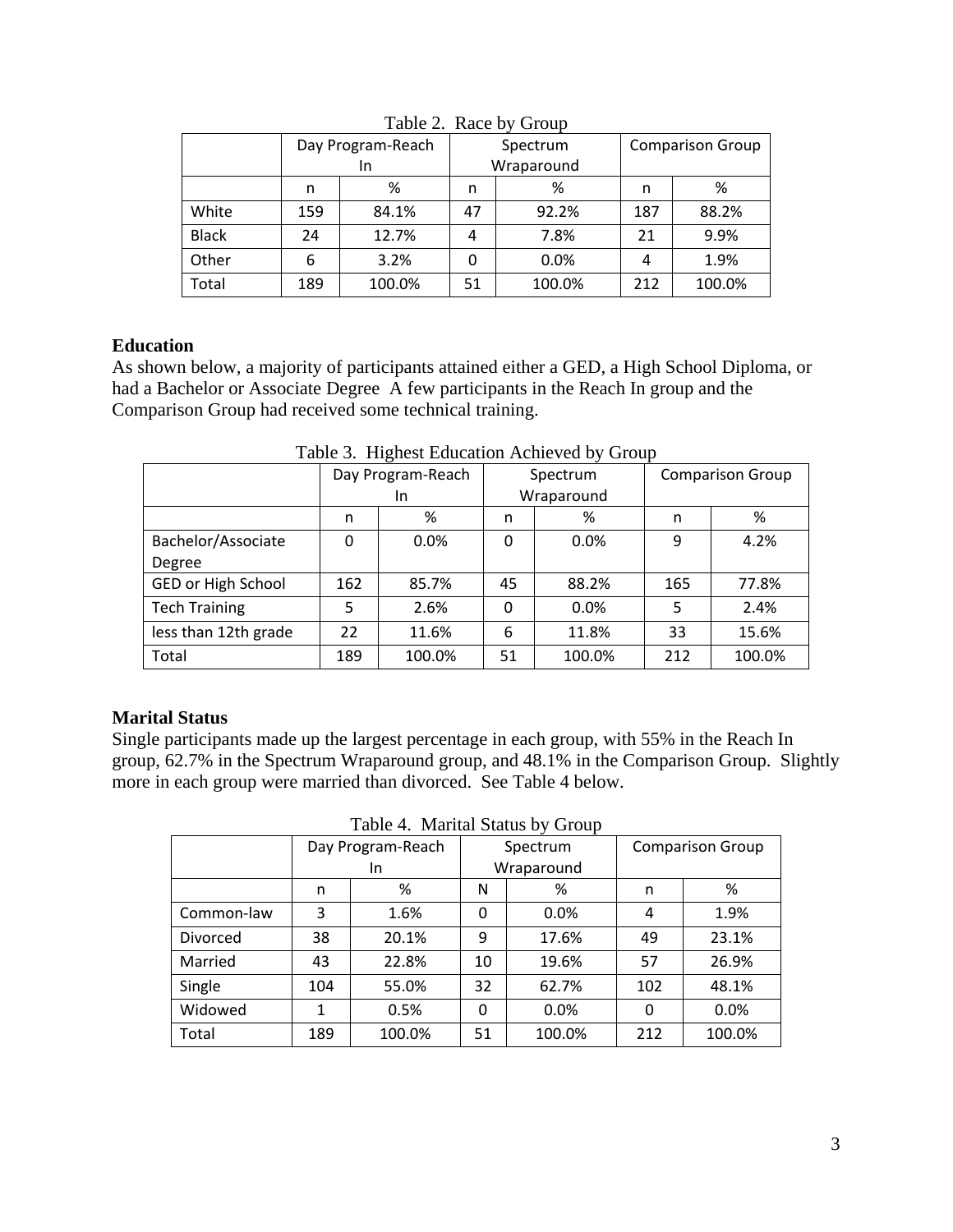## **Age**

Age used for this report was defined as the age of the participant at the time of release from prison. For the Reach In and Spectrum Wraparound groups, a number of participants' ages were calculated using the end date of June 30, 2009, since these clients remained in prison and had not yet been released. The ages were remarkably similar across the three groups, with rather even distributions between ages 19-29, 30-39 and 40-49. See Table 5 below.

|           |     | Day Program-Reach |    | Spectrum   | <b>Comparison Group</b> |        |  |
|-----------|-----|-------------------|----|------------|-------------------------|--------|--|
|           |     | In                |    | Wraparound |                         |        |  |
| Age Group | n   | %                 | N  | %          | n                       | %      |  |
| 19-29     | 67  | 35.4%             | 19 | 37.3%      | 84                      | 39.6%  |  |
| $30 - 39$ | 61  | 32.3%             | 17 | 33.3%      | 61                      | 28.8%  |  |
| $40 - 49$ | 51  | 27.0%             | 12 | 23.5%      | 55                      | 25.9%  |  |
| $50+$     | 10  | 5.3%              | 3  | 5.9%       | 12                      | 5.7%   |  |
| Total     | 189 | 100.0%            | 51 | 100.0%     | 212                     | 100.0% |  |

Table 5. Age of participants by Group

## **LSI-R Scores**

The LSI-R was used as one of the assessment tools in this project. The LSI-R is a quantitative risk/need assessment instrument used to identify an offender's risk of committing criminal behavior and need for clinical services. Results are helpful in the formulation of case plans and selection of programs appropriate to each individual offender.

The table below shows the LSI-R risk levels for the Reach In group, Spectrum group and the Comparison Group. The scores used in this table were those assessments done closest to the prison entry date. Similar results were found for all three groups, with the majority of offenders falling in the medium to medium-high risk groups. The Spectrum Wraparound group had the highest percentage of offenders in the medium-high category at 56.9% and the Reach In group had the highest percentage of offenders in the high risk category at 21.7%.

| Table 0. Lot is issued by Stoup |              |                   |                |            |     |                         |  |  |
|---------------------------------|--------------|-------------------|----------------|------------|-----|-------------------------|--|--|
|                                 |              | Day Program-Reach |                | Spectrum   |     | <b>Comparison Group</b> |  |  |
|                                 |              | In                |                | Wraparound |     |                         |  |  |
|                                 | n            | %                 | n              | %          | n   | %                       |  |  |
| low (0-13)                      | $\mathbf{1}$ | 0.5%              | 0              | 0.0%       | 3   | 1.4%                    |  |  |
| med-low (14-23)                 | 14           | 7.4%              | $\overline{2}$ | 3.9%       | 18  | 8.6%                    |  |  |
| medium (24-33)                  | 76           | 40.2%             | 14             | 27.5%      | 71  | 34.0%                   |  |  |
| med-high (34-40)                | 57           | 30.2%             | 29             | 56.9%      | 80  | 38.3%                   |  |  |
| high $(41+)$                    | 41           | 21.7%             | 6              | 11.8%      | 37  | 17.7%                   |  |  |
| Total                           | 189          | 100.0%            | 51             | 100.0%     | 209 | 100.0%                  |  |  |
| <b>Median</b>                   | 34           |                   | 35             |            | 35  |                         |  |  |

Table 6. LSLR Risk Level by Group

 *LSI-R scores were not available for three offenders in the comparison group.*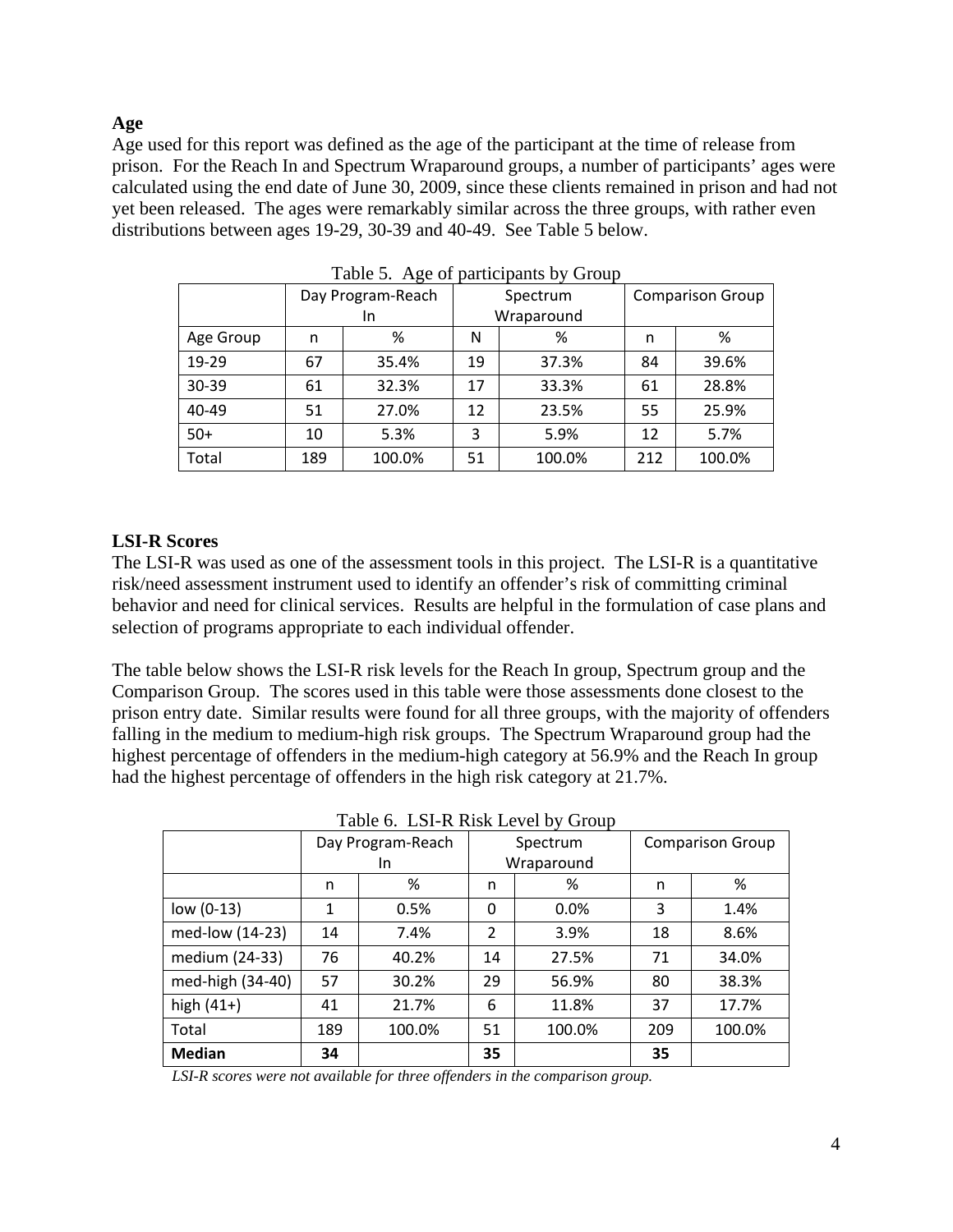## **PRISON AND RELEASE DATA**

### **Crime Classification**

Given that all participants spent some time in prison, it is not surprising that most offenders entered the study due to felony convictions. Classifications were determined through ICON Ad Hoc reporting for the most serious offense. Results were similar for all three groups, with most crimes in the D Felony category. Two serious misdemeanors were found to be the most serious offense in the Reach In group. A breakdown of crime classification is presented in Table 7.

|                 | Day Program-   |          |    | Spectrum   | Comparison |        |
|-----------------|----------------|----------|----|------------|------------|--------|
|                 |                | Reach In |    | Wraparound | Group      |        |
|                 | N              | %        | n  | %          | n          | %      |
| Felony          | 14             | 7.4%     | 1  | 2.0%       |            | 3.3%   |
| Enhanced        |                |          |    |            |            |        |
| <b>B</b> Felony | 15             | 7.9%     | 3  | 5.9%       | 16         | 7.5%   |
| C Felony        | 52             | 27.5%    | 15 | 29.4%      | 47         | 22.2%  |
| D Felony        | 90             | 47.6%    | 27 | 52.9%      | 122        | 57.5%  |
| Aggravated      | 16             | 8.5%     | 5  | 9.8%       | 20         | 9.4%   |
| Misdemeanor     |                |          |    |            |            |        |
| Serious Misd.   | $\overline{2}$ | 1.1%     | 0  | 0.0%       | 0          | 0.0%   |
| Total           | 189            | 100.0%   | 51 | 100.0%     | 212        | 100.0% |

## **Prison Stay**

An attempt was made to pull from ICON Ad Hoc the prison terms for each group; however the length of sentence in Ad Hoc was only available for active offenders and some of the participants in this study had been released from prison. Consequently, the information was not available to us. What was available was the most recent length of stay for each offender which is reported below.

Fifty of the Reach In group and 10 of the Spectrum group were still in prison as of 6/30/09. The lengths of stay for those released from prison are shown in Table 8.

| Table 8. Length of Prison Stays by Group |     |                   |    |            |     |                         |  |  |
|------------------------------------------|-----|-------------------|----|------------|-----|-------------------------|--|--|
|                                          |     | Day Program-Reach |    | Spectrum   |     | <b>Comparison Group</b> |  |  |
|                                          | In. |                   |    | Wraparound |     |                         |  |  |
|                                          | N   | %                 | n  | %          | n   | %                       |  |  |
| one to 6 months                          | 5   | 3.6%              | 4  | 9.8%       | 31  | 14.6%                   |  |  |
| 7 months to 1 year                       | 39  | 28.1%             | 13 | 31.7%      | 70  | 33.0%                   |  |  |
| 1.1 yrs to 2 yrs                         | 45  | 32.4%             | 16 | 39.0%      | 74  | 34.9%                   |  |  |
| 2.1 yrs to 4 yrs                         | 39  | 28.1%             | 5  | 12.2%      | 27  | 12.7%                   |  |  |
| over 4 yrs.                              | 11  | 7.9%              | 3  | 7.3%       | 10  | 4.7%                    |  |  |
| Total                                    | 139 | 100.0%            | 41 | 100.0%     | 212 | 100.0%                  |  |  |

 $T_{\text{c}}$  1.1.  $\Omega$   $\overline{\text{L}}$  can the f $\overline{\text{D}}$  stays  $\overline{\text{C}}$  to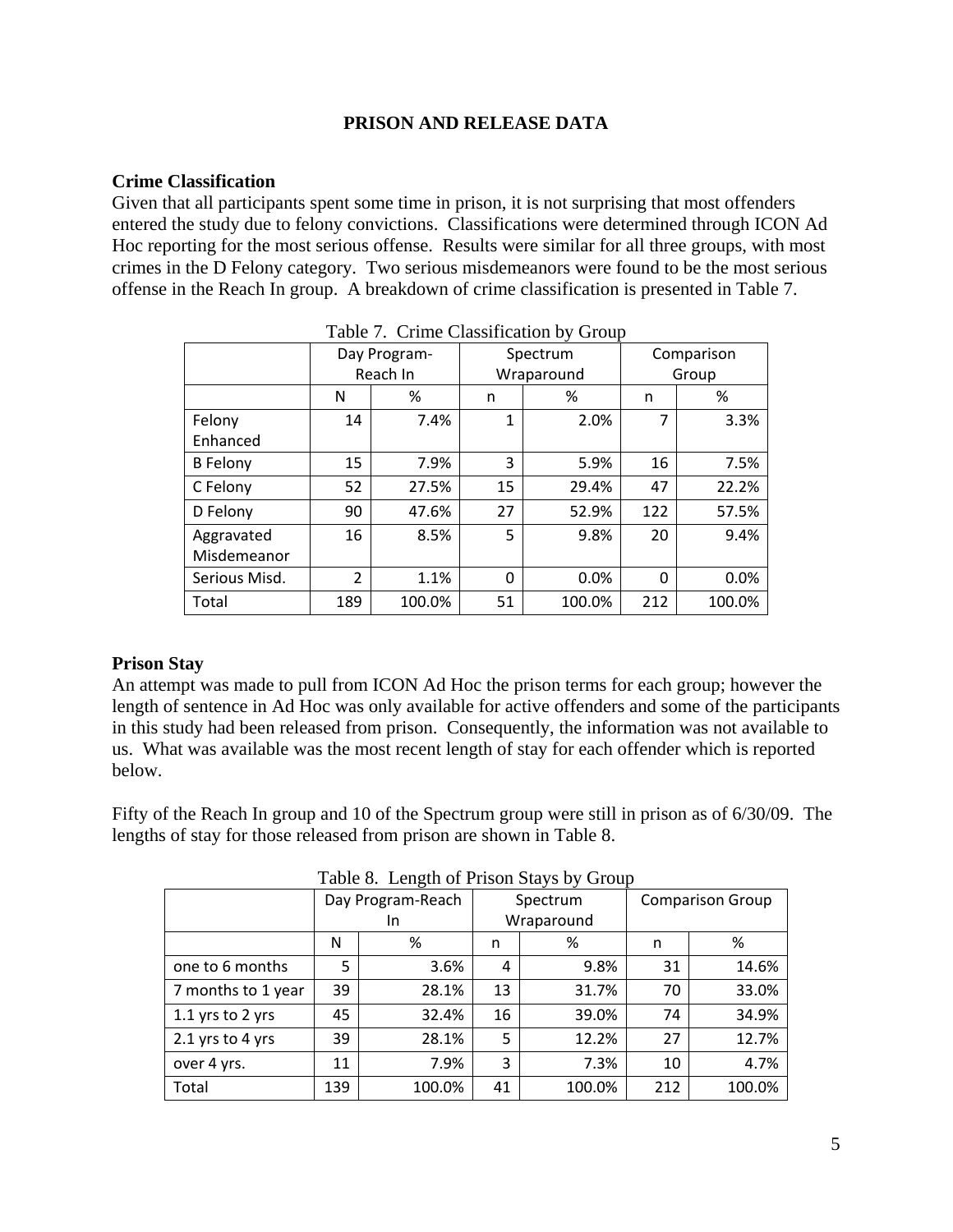### **Prison Releases**

A larger percentage of participants were placed on work release than paroled in both the Reach In group and the Spectrum Wraparound group. The opposite was true for the Comparison Group, with the majority (55.2%) released on parole. Eleven people were released due to end of sentence in the Reach In group. Reach In and Spectrum groups have 20% or more offenders still in prison. See Table 9 below.

|                     | Day Program- |          | Spectrum   |        | Comparison |        |
|---------------------|--------------|----------|------------|--------|------------|--------|
|                     |              | Reach In | Wraparound |        | Group      |        |
|                     | n            | %        | n          | %      | n          | %      |
| Paroled             | 39           | 20.6%    | 16         | 31.4%  | 117        | 55.2%  |
| <b>Work Release</b> | 89           | 47.1%    | 25         | 49.0%  | 95         | 44.8%  |
| End of Sentence     | 11           | 5.8%     | 0          | 0.0%   | 0          | 0.0%   |
| Still in Prison     | 50           | 26.5%    | 10         | 19.6%  | 0          | 0.0%   |
| Total               | 189          | 100.0%   | 51         | 100.0% | 212        | 100.0% |

Table 9. Prison Releases by Group

### **Board of Parole (BOP) Decisions**

As part of the transition program offenders were identified for participation within 180 days of release and eligibility for wraparound services and other reentry services were determined prior to release from prison. Therefore, of interest in this project was the amount of time elapsing between the board of parole's release decision and the actual release of the offender, as well as their start of community intervention and employment. The following tables show these time frames.

The time between the BOP decision and actual release of offenders was lowest for the Spectrum group with a median of 27.6 days and highest for the Reach In group with a median of 56.1 days. BOP decisions were not found in ICON for seven of the Reach In group, as they completed their sentences before a decision could be made; and no BOP decisions were found in ICON for 32 of the Comparison Group (which appears to be a data entry problem). Table 10 shows the time frame between the BOP decisions and actual release dates.

|               | Day Program-Reach |        | Spectrum |            | Comparison |        |  |  |
|---------------|-------------------|--------|----------|------------|------------|--------|--|--|
|               |                   | In.    |          | Wraparound |            | Group  |  |  |
|               | n                 | %      | n        | ℅          | n          | %      |  |  |
| $0-20$ days   | 44                | 33.3%  | 15       | 36.6%      | 61         | 33.9%  |  |  |
| 21-40 days    | 27                | 20.5%  | 11       | 26.8%      | 40         | 22.2%  |  |  |
| 41-80 days    | 18                | 13.6%  | 7        | 17.1%      | 36         | 20.0%  |  |  |
| 81-120 days   | 21                | 15.9%  | 7        | 17.1%      | 29         | 16.1%  |  |  |
| over 120 days | 22                | 16.7%  | 1        | 2.4%       | 14         | 7.8%   |  |  |
| Total         | 132               | 100.0% | 41       | 100.0%     | 180        | 100.0% |  |  |
| <b>Median</b> | 56.1              |        | 27.6     |            | 34.4       |        |  |  |

Table 10. Board of Parole Decisions and Release from Prison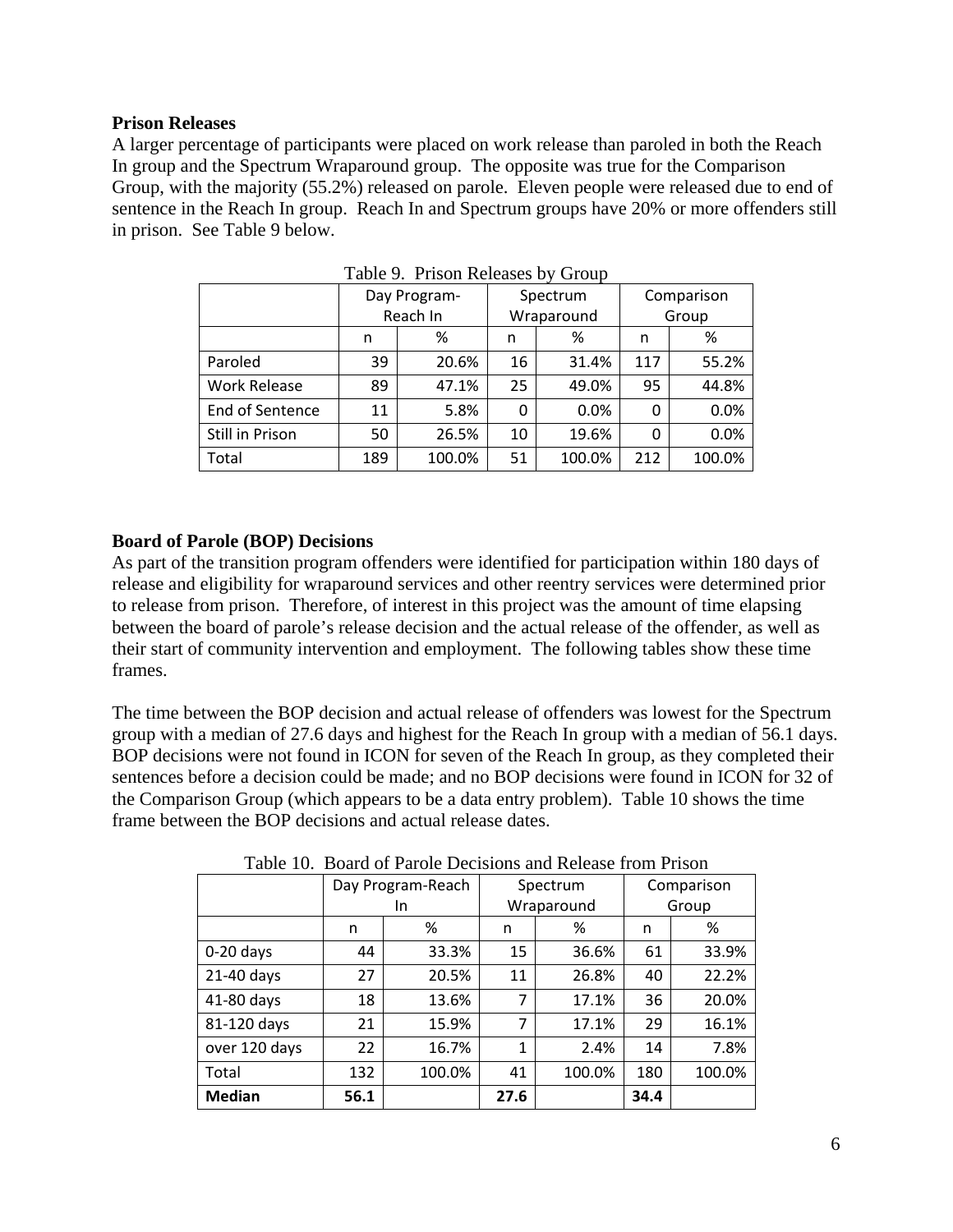Data identifying the start date of community interventions were taken from the ICON start date for the Reach In and Spectrum groups and the date of the first intervention in ICON for the Comparison Group. Speaking to data accuracy, it was noted that several of the Reach In and Spectrum participants were recorded as beginning their community interventions while still in prison. Seven of the Reach In group are not included in the table, as they ended their sentences prior to BOP decisions. Additionally, no data were available for 75 of the Comparison Group, either because the BOP decision was not recorded or there were no interventions stated in the record. Nonetheless, it is clear from the results in Table 11 below that the start of community intervention took much longer for the Comparison Group than for the Reach In or Spectrum groups. The preparation done while the offenders were still in prison appears to be a factor.

|                 |     | Day Program- | Spectrum |            | Comparison |        |  |
|-----------------|-----|--------------|----------|------------|------------|--------|--|
|                 |     | Reach In     |          | Wraparound | Group      |        |  |
|                 | n   | %            | n        | %          | n          | %      |  |
| Still in Prison | 62  | 47.0%        | 8        | 19.5%      | 0          | 0.0%   |  |
| $0-20$ days     | 34  | 25.8%        | 8        | 19.5%      | 10         | 7.3%   |  |
| 21-40 days      | 17  | 12.9%        | 7        | 17.1%      | 19         | 13.9%  |  |
| 41-80 days      | 10  | 7.6%         | 6        | 14.6%      | 32         | 23.4%  |  |
| 81-120 days     | 4   | 3.0%         | 6        | 14.6%      | 22         | 16.1%  |  |
| over 120 days   | 5   | 3.8%         | 6        | 14.6%      | 54         | 39.4%  |  |
| Total           | 132 | 100.0%       | 41       | 100.0%     | 137        | 100.0% |  |

Table 11. Board of Parole Decisions and Start of Community Intervention

Employment records in ICON were limited; no records were found for 22 of the Reach In group, two of the Spectrum group, and 53 of the Comparison Group. These omissions could be counted as unemployed; however, for this report we are treating them as missing data. Table 12 below shows the time frame between BOP decisions and start of employment. Not much difference was found between the groups. Larger percentages (23.1%) of unemployed were found for the Spectrum group as compared to 7.7% for Reach In and 5.7% for the Comparison groups. While the Spectrum group had a larger percentage unemployed, those who did obtain employment tended to do so more quickly than the other two groups.

|               | Day Program- |          |              | Spectrum   | Comparison |        |  |
|---------------|--------------|----------|--------------|------------|------------|--------|--|
|               |              | Reach In |              | Wraparound | Group      |        |  |
| Timeframe     | n            | %        | n            | ℅          | n          | %      |  |
| Unemployed    | 9            | 7.7%     | 9            | 23.1%      | 9          | 5.7%   |  |
| $0-20$ days   | 4            | 3.4%     | $\mathbf{1}$ | 2.6%       | 6          | 3.8%   |  |
| 21-40 days    | 13           | 11.1%    | 5            | 12.8%      | 19         | 11.9%  |  |
| 41-80 days    | 31           | 26.5%    | 11           | 28.2%      | 50         | 31.4%  |  |
| 81-120 days   | 29           | 24.8%    | 10           | 25.6%      | 37         | 23.3%  |  |
| over 120 days | 31           | 26.5%    | 3            | 7.7%       | 38         | 23.9%  |  |
| Total         | 117          | 100.0%   | 39           | 100.0%     | 159        | 100.0% |  |

Table 12. Board of Parole Decisions and Start of Employment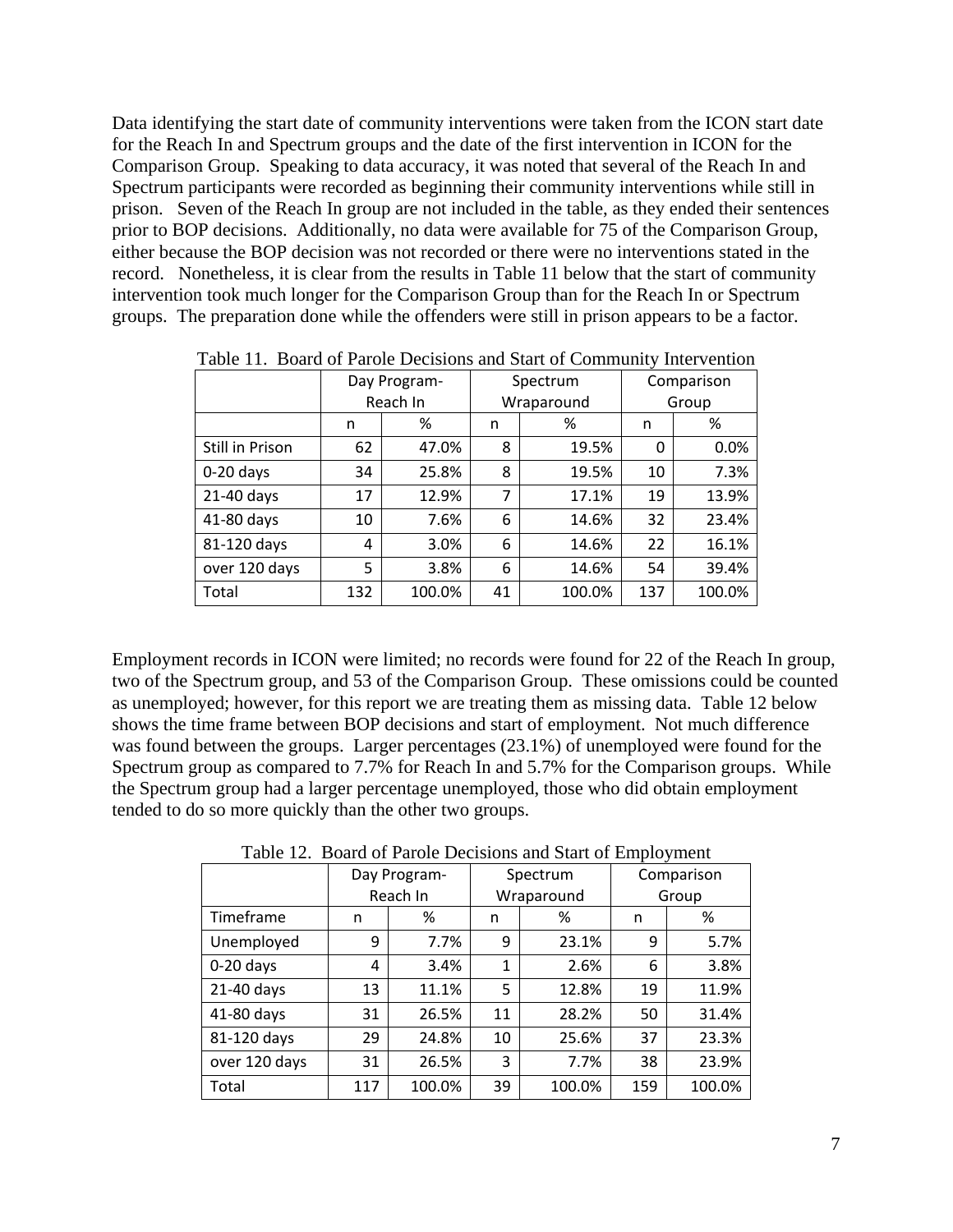### **INTERVENTION AND OUTCOME DATA**

The following data include participants in the Reach In group who were out of prison and were on work release or parole supervision. Eleven end-of-sentence offenders were not included, since they would not have received post-release supervision. The groups are as follows: Reach In 128, Spectrum Wraparound 41, and Comparison Group 212.

#### **Intervention Program Outcome**

Because the programs under consideration here are relatively new, it is too soon to report on the success of the programs. Many of those entering the programs were still in prison at the conclusion of data collection, while most of those who had left prison were still participating in the intervention programs. We can, nevertheless, report a retention rate as a measure of program performance (with retention rate being defined as either having completed the program successfully or having remained in the program as of June 30, 2009. Using this approach 76% of the Reach In and 78% of the Spectrum participants were retained as a positive result. Below are two tables which show the intervention closure type and success rate for participants as of June 30, 2009. No data were available for the Comparison Group members, as they did not have a specialized program.

|                               |     | Day Program-Reach | Spectrum |            |  |
|-------------------------------|-----|-------------------|----------|------------|--|
|                               |     |                   |          |            |  |
|                               |     | In.               |          | Wraparound |  |
| Closure Type                  | n   | %                 | n        | %          |  |
| Absconded/Escaped             | 0   | 0.0%              | 1        | 2.4%       |  |
| Case Mgr Discretion           | 0   | 0.0%              | 1        | 2.4%       |  |
| <b>Completed Requirements</b> | 15  | 11.7%             | 1        | 2.4%       |  |
| Death                         | 1   | 0.8%              | 0        | 0.0%       |  |
| Jail Placement                | 1   | 0.8%              | 1        | 2.4%       |  |
| Revoked                       | 17  | 13.3%             | 2        | 4.9%       |  |
| Sentence Discharged           | 12  | 9.4%              | 4        | 9.8%       |  |
| Still in Program              | 82  | 64.1%             | 31       | 75.6%      |  |
| Total                         | 128 | 100.0%            | 41       | 100.0%     |  |

Table 13. Intervention Program Type by Group

| Table 14. Intervention Success Rate by Group |  |  |  |
|----------------------------------------------|--|--|--|
|                                              |  |  |  |

| $\ldots$<br>ີີ   |             |              |          |            |  |  |  |  |  |
|------------------|-------------|--------------|----------|------------|--|--|--|--|--|
|                  |             | Day Program- | Spectrum |            |  |  |  |  |  |
|                  |             | Reach In     |          | Wraparound |  |  |  |  |  |
|                  | %<br>n      |              | n        | %          |  |  |  |  |  |
| Successful       | 15          | 11.7%        | 1        | 2.4%       |  |  |  |  |  |
| Unsuccessful     | 14.1%<br>18 |              | 4        | 9.8%       |  |  |  |  |  |
| Administrative   | 13          | 10.2%        | 5        | 12.2%      |  |  |  |  |  |
| Still in Program | 64.1%<br>82 |              | 31       | 75.6%      |  |  |  |  |  |
| Total            | 128         | 100.0%       | 41       | 100.0%     |  |  |  |  |  |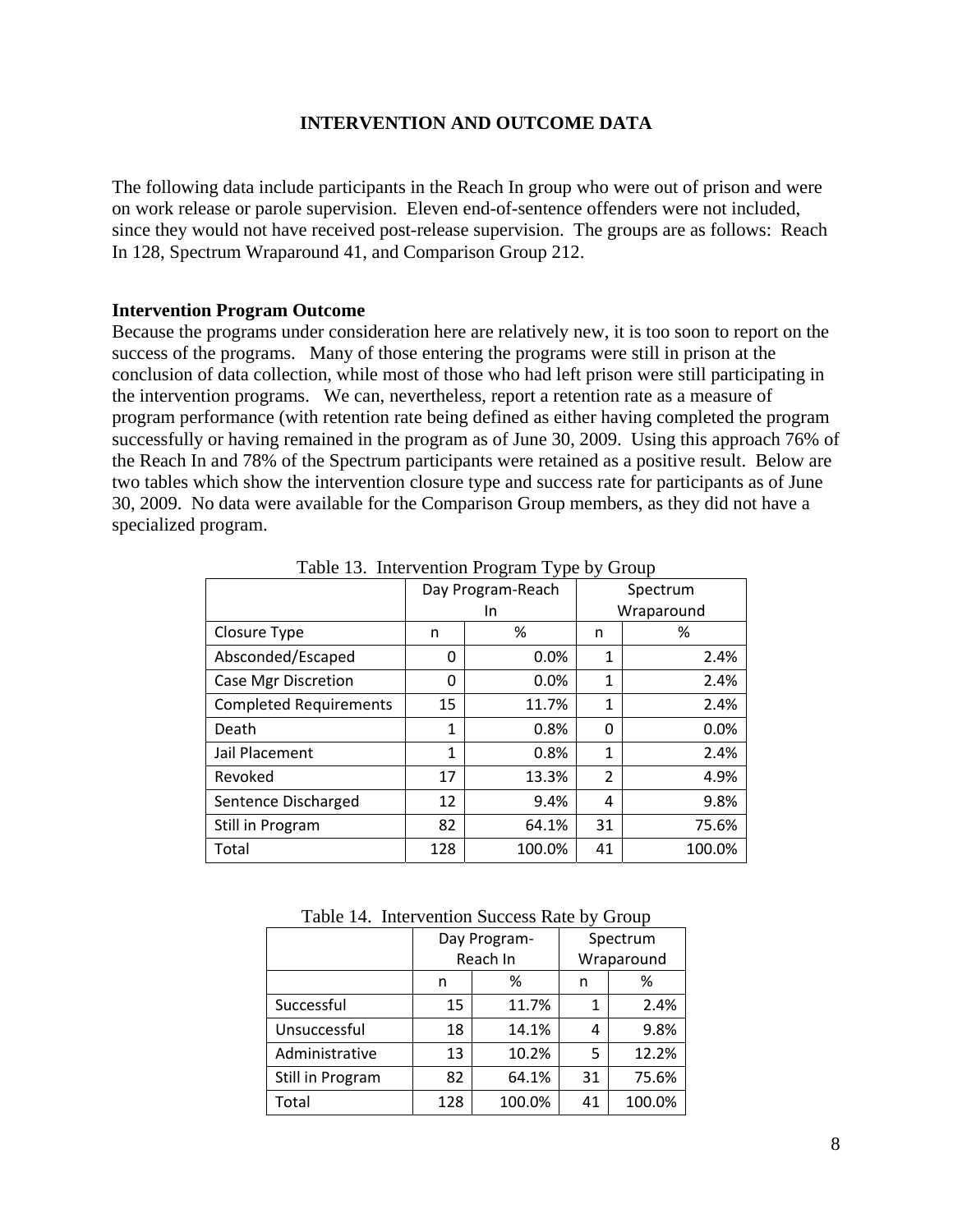#### **Substance Use Monitoring**

One of the issues addressed in this program was substance abuse. Substance use monitoring was part of the ongoing community-based Reach In and Spectrum Wraparound components. The data presented below were found in ICON. It was noted that a number of offenders were identified as having had substance abuse tests, but there was no information in ICON regarding the toxins for which they were tested. Based on the available information, the table below indicates the substances tested and results of these tests.

The Reach In group had the lowest positive drug test percentage rate at 1.4%, while Spectrum Wraparound showed the highest at 4.5%. Some of this disparity may be the result of more frequent monitoring of the Spectrum Wraparound participants, who had an average of 23 tests per participant, compared to 12 for Reach In clients and 15 for the Comparison Group.

| Day I Toğram - Kuavn in     |                     |          |       |           |  |  |  |  |
|-----------------------------|---------------------|----------|-------|-----------|--|--|--|--|
|                             | Positive            | Negative | Total | %Positive |  |  |  |  |
| Alcohol                     | 0                   | 9        | 9     | 0.0%      |  |  |  |  |
| <b>Barbituates</b>          | 0                   | 9        | 9     | 0.0%      |  |  |  |  |
| Cocaine                     | $\mathbf{1}$        | 500      | 501   | 0.2%      |  |  |  |  |
| Hallucinogen other than PCP | 0                   | 1        | 1     | 0.0%      |  |  |  |  |
| Heroin                      | 0                   | 65       | 65    | 0.0%      |  |  |  |  |
| Methamphetamine             | 15                  | 520      | 535   | 2.8%      |  |  |  |  |
| PCP/Phencyclidine           | 0                   | 1        | 1     | 0.0%      |  |  |  |  |
| <b>Other Opiates</b>        | 1                   | 306      | 307   | 0.3%      |  |  |  |  |
| <b>Other Sedatives</b>      | 0                   | 11       | 11    | 0.0%      |  |  |  |  |
| <b>Other Stimulants</b>     | 2                   | 108      | 110   | 1.8%      |  |  |  |  |
| тнс                         | 11                  | 522      | 533   | 2.1%      |  |  |  |  |
| Totals                      | 30                  | 2052     | 2082  | 1.4%      |  |  |  |  |
|                             | Spectrum Wraparound |          |       |           |  |  |  |  |
|                             | Positive            | Negative | Total | %Positive |  |  |  |  |
| Alcohol                     | 1                   | 5        | 6     | 16.7%     |  |  |  |  |

Table 15. Substance Use by Substance Monitored and by Group Day Program - Reach In

|                             | Spectrum wraparound<br>Positive | Negative | Total | %Positive |
|-----------------------------|---------------------------------|----------|-------|-----------|
| Alcohol                     | 1                               | 5        | 6     | 16.7%     |
| <b>Barbituates</b>          | 0                               | 3        | 3     | 0.0%      |
| Cocaine                     | 0                               | 228      | 228   | 0.0%      |
| Hallucinogen other than PCP | 0                               | 0        | 0     | 0.0%      |
| Heroin                      | 0                               | 30       | 30    | 0.0%      |
| Methamphetamine             | 20                              | 217      | 237   | 8.4%      |
| PCP/Phencyclidine           | 0                               | 1        | 1     | 0.0%      |
| <b>Other Opiates</b>        | 1                               | 170      | 171   | 0.6%      |
| <b>Other Sedatives</b>      | 1                               | 2        | 3     | 33.3%     |
| <b>Other Stimulants</b>     | 9                               | 50       | 59    | 15.3%     |
| THC                         | 12                              | 219      | 231   | 5.2%      |
| Totals                      | 44                              | 925      | 969   | 4.5%      |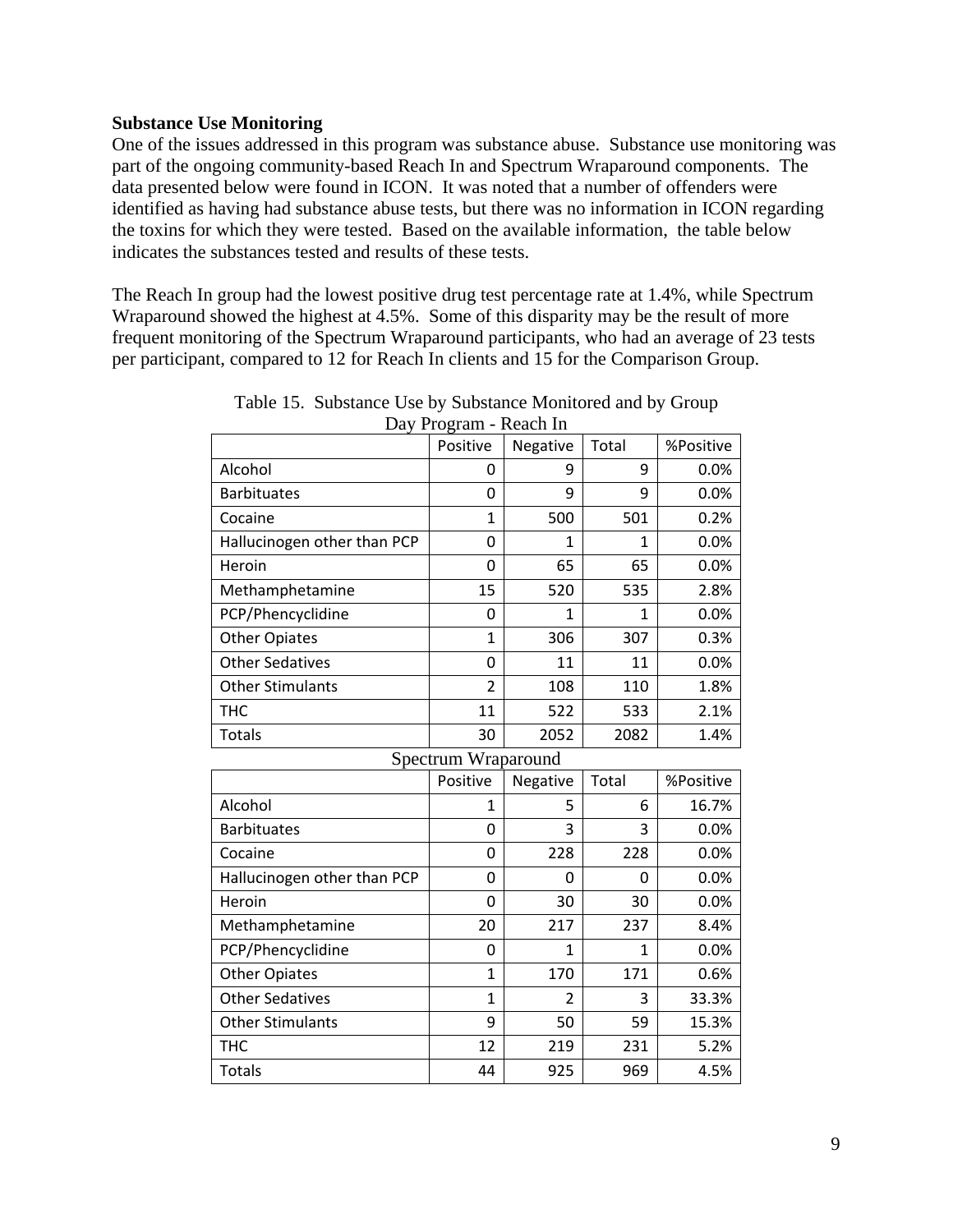|                             | Positive | Negative | Total | %Positive |
|-----------------------------|----------|----------|-------|-----------|
| Alcohol                     | 0        | 15       | 15    | 0.0%      |
| <b>Barbituates</b>          | 0        | 29       | 29    | 0.0%      |
| Cocaine                     | 18       | 874      | 892   | 2.0%      |
| Hallucinogen other than PCP | 0        | 0        | 0     | 0.0%      |
| Heroin                      | 0        | 7        | 7     | 0.0%      |
| Methamphetamine             | 41       | 864      | 905   | 4.5%      |
| PCP/Phencyclidine           | 0        | 14       | 14    | 0.0%      |
| <b>Other Opiates</b>        | 3        | 135      | 138   | 2.2%      |
| <b>Other Sedatives</b>      | 0        | 29       | 29    | 0.0%      |
| <b>Other Stimulants</b>     | 23       | 398      | 421   | 5.5%      |
| <b>THC</b>                  | 31       | 868      | 899   | 3.4%      |
| <b>Totals</b>               | 116      | 3233     | 3349  | 3.5%      |

#### Comparison Group

#### **Violations**

The number of rule violation incidents reported can be seen as an indication of how well the participants were doing in any given program. An examination of rule violations in ICON showed that the Spectrum Wraparound group had more violation incidents per person than either of the other two groups. This suggests several possibilities: the individuals in Spectrum may have been more inclined to violate the rules, they may have been supervised more closely than other groups, or the data were more complete for this group of individuals.

|                      | Day Program-<br>Reach In (128) | Spectrum<br>Wraparound (41) | Comparison<br>Group (212) |  |  |  |  |  |
|----------------------|--------------------------------|-----------------------------|---------------------------|--|--|--|--|--|
| Number of Incidents  | 338                            | 191                         | 673                       |  |  |  |  |  |
| Incidents per person | 2.6                            | 4.7                         | 3.2                       |  |  |  |  |  |

Table 16. Rule Violation Incidents by Group

#### **Employment**

The table below reflects the employment status of the Day Program-Reach In and Spectrum Wraparound groups as of 6/30/09 and the Comparison Group as of 2/28/08 as reflected in ICON. The Spectrum Wraparound and Reach In groups had a larger number of participants employed than did the Comparison Group, with 58.5% employed either full-time or part-time for Spectrum and 58.6% for Reach In compared to 49% for the Comparison Group. It appears from ICON data that efforts made in the reentry programs are resulting in higher employment rates for participants.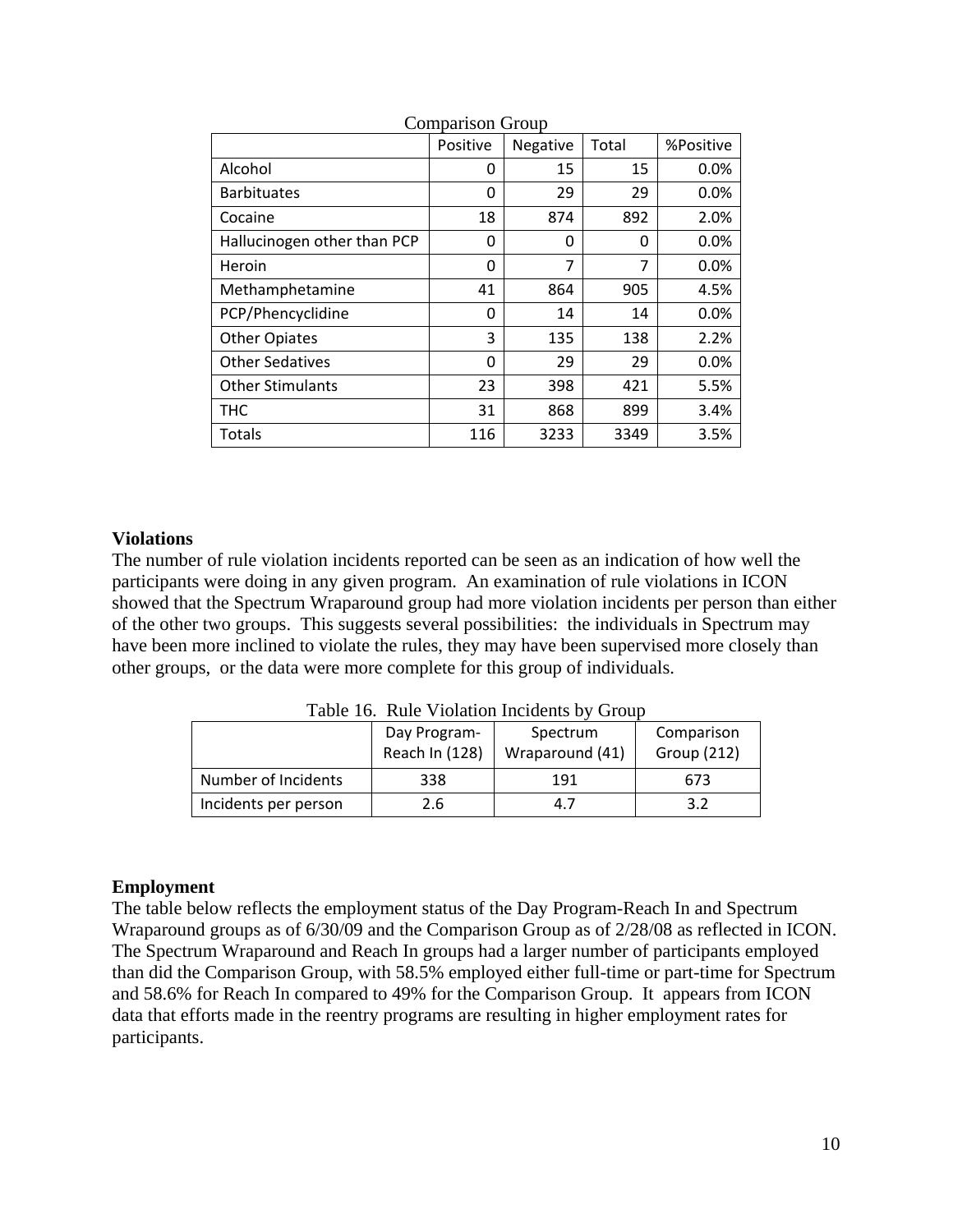|                 |                | Day Program-<br>Reach In | Spectrum<br>Wraparound |        | <b>Comparison Group</b> |        |
|-----------------|----------------|--------------------------|------------------------|--------|-------------------------|--------|
|                 | n              | %                        | n                      | %      | n                       | %      |
| Full-time       | 68             | 53.1%                    | 21                     | 51.2%  | 91                      | 42.9%  |
| Part-time       | 7              | 5.5%                     | 3                      | 7.3%   | 13                      | 6.1%   |
| Seasonal        | $\mathbf{1}$   | 0.8%                     | 0                      | 0.0%   | 3                       | 1.4%   |
| <b>Disabled</b> | 1              | 0.8%                     | $\overline{2}$         | 4.9%   | 3                       | 1.4%   |
| Student         | $\overline{2}$ | 1.6%                     | $\Omega$               | 0.0%   | 1                       | 0.5%   |
| Unemployed      | 30             | 23.4%                    | 10                     | 24.4%  | 46                      | 21.7%  |
| Unknown         | 19             | 14.8%                    | 5                      | 12.2%  | 55                      | 25.9%  |
| Total           | 128            | 100.0%                   | 41                     | 100.0% | 212                     | 100.0% |

Table 17. Employment Status by Group

Another look at employment was obtained by gathering employment data from Iowa Workforce Development. The data received included reported earnings by quarter and the type of industry in which the individual was employed. The tables below reflect earnings of participants since being released from prison  $(7/1/07 - 6/30/09)$  for Reach In and Spectrum groups and  $3/1/06 -$ 2/28/08 for the Comparison Group) and the industry in which they were employed.

Although ICON data indicated more individuals were employed in the Reach In and Spectrum groups than in the Comparison Group, higher reported earnings were found for individuals in the Comparison Group than for either Reach In or Spectrum programs. These differences may be a function of length of time out of prison. Individuals in the Comparison Group were out of prison longer than the other two groups (an average of 486 days for the Comparison Group, 323 days for Reach In, and 172 days for Spectrum). See Table 18 for reported earnings and median incomes.

| ີ່"ິ                 |                |            |       |              |            |     |             |  |  |
|----------------------|----------------|------------|-------|--------------|------------|-----|-------------|--|--|
|                      | Day Program-   |            |       |              | Spectrum   |     | Comparison  |  |  |
|                      |                | Reach In   |       |              | Wraparound |     | Group       |  |  |
|                      | N              | %          |       | n            | ℅          | n   | %           |  |  |
| $$0 - 4,999$         | 39             |            | 30.5% | 19           | 46.3%      | 50  | 23.6%       |  |  |
| \$5,000 - 9,999      | 17             |            | 13.3% | 7            | 17.1%      | 39  | 18.4%       |  |  |
| \$10,000 - 19,999    | 32             | 25.0%      |       | 4            | 9.8%       | 61  | 28.8%       |  |  |
| \$20,000 - 49,999    | 14             |            | 10.9% | $\mathbf{1}$ | 2.4%       | 31  | 14.6%       |  |  |
| \$50,000 plus        | $\overline{2}$ |            | 1.6%  | 0            | 0.0%       | 3   | 1.4%        |  |  |
| no earnings reported | 24             |            | 18.8% | 10           | 24.4%      | 28  | 13.2%       |  |  |
| Total                | 128            | 100.0%     |       | 41           | 100.0%     | 212 | 100.0%      |  |  |
|                      |                |            |       |              |            |     |             |  |  |
| Median Income        |                | \$8,667.79 |       |              | \$3,529.39 |     | \$10,456.21 |  |  |

Table 18. Reported Earnings Since Prison Release by Group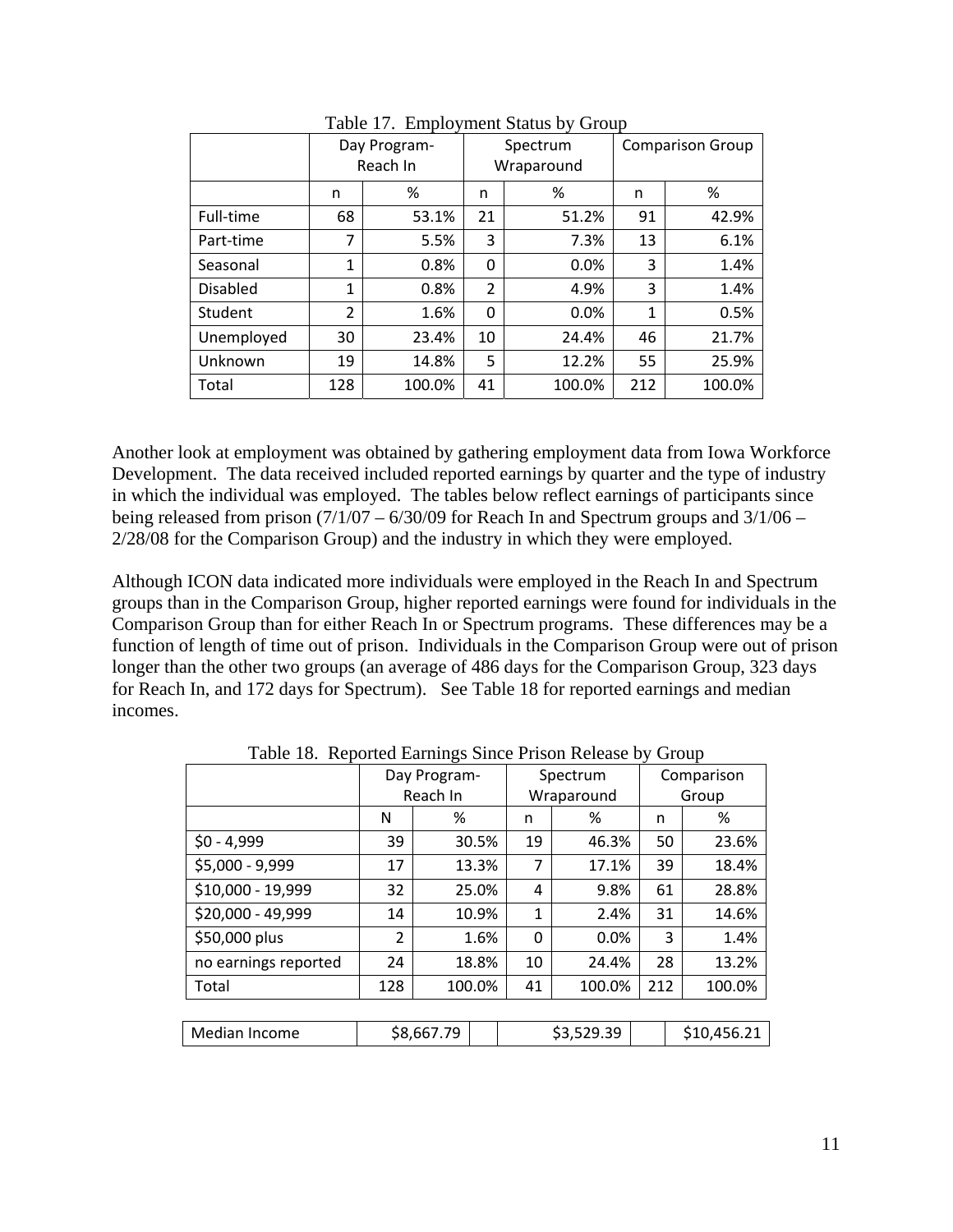Wage information provided by Iowa Workforce Development included the type of industry in which the individual earned the reported income. Data show that much of the population included in this report worked at several different industries within the same year. In order to capture some idea of what industries were most prominent, a record was made of the industry in which the participant reported most of his/her annual income.

Records indicate the highest percentage of earnings were in Manufacturing; Administration, Support, Waste Management, Remediation; and Accommodation and Food Services, followed by Construction and Wholesale Trade. There were no notable differences between the three groups except for Construction, where the Comparison Group had a higher percentage of individuals employed than did the other two groups. This may be a reflection of economic conditions rather than program decisions, as data were taken from different time frames.

|                                      |              | Day Program- | Spectrum     |        | <b>Comparison Group</b> |        |
|--------------------------------------|--------------|--------------|--------------|--------|-------------------------|--------|
|                                      |              | Reach In     | Wraparound   |        |                         |        |
|                                      | N            | %            | n            | %      | n                       | %      |
| Agriculture/Forestry/Fishing/Hunting | 2            | 1.6%         | $\Omega$     | 0.0%   | 2                       | 0.9%   |
| Construction                         | 12           | 9.4%         | $\mathbf{1}$ | 2.4%   | 34                      | 16.0%  |
| Manufacturing                        | 26           | 20.3%        | 10           | 24.4%  | 51                      | 24.1%  |
| <b>Wholesale Trade</b>               | 7            | 5.5%         | $\mathbf{1}$ | 2.4%   | 10                      | 4.7%   |
| <b>Retail Trade</b>                  | 2            | 1.6%         | $\Omega$     | 0.0%   | 6                       | 2.8%   |
| Transportation/Warehousing           | $\mathbf{1}$ | 0.8%         | $\mathbf{1}$ | 2.4%   | 9                       | 4.2%   |
| Real Estate/Rental/Leasing           | 0            | 0.0%         | $\Omega$     | 0.0%   | 3                       | 1.4%   |
| Professional/Scientific/Tech Service | 0            | 0.0%         | $\Omega$     | 0.0%   | 1                       | 0.5%   |
| Admin/Support/Waste Mgmt             | 29           | 22.7%        | 9            | 22.0%  | 36                      | 17.0%  |
| <b>Education Services</b>            | 1            | 0.8%         | $\Omega$     | 0.0%   | $\Omega$                | 0.0%   |
| <b>Health Care/Social Assistance</b> | $\Omega$     | 0.0%         | $\Omega$     | 0.0%   | 1                       | 0.5%   |
| <b>Accommodation/Food Services</b>   | 15           | 11.7%        | 8            | 19.5%  | 29                      | 13.7%  |
| <b>Other Services</b>                | 9            | 7.0%         | $\mathbf{1}$ | 2.4%   | $\overline{2}$          | 0.9%   |
| No earnings                          | 24           | 18.8%        | 10           | 24.4%  | 28                      | 13.2%  |
| Total                                | 128          | 100.0%       | 41           | 100.0% | 212                     | 100.0% |

Table 19. Industries by Group

## **LSI-R Comparison**

A review of LSI-R scores prior to and after Rural PRI programming suggests a reduction in risk level as revealed by the LSI-R scoring paradigm. The table below shows risk levels for those participants who had been released from prison and had both an LSI-R assessment closest to the time they entered prison (time one) and the latest score while participating in community programming (time two). Only those offenders who had risk assessments in both time periods are included. Generally speaking, risk levels were lower in time two than in time one, with the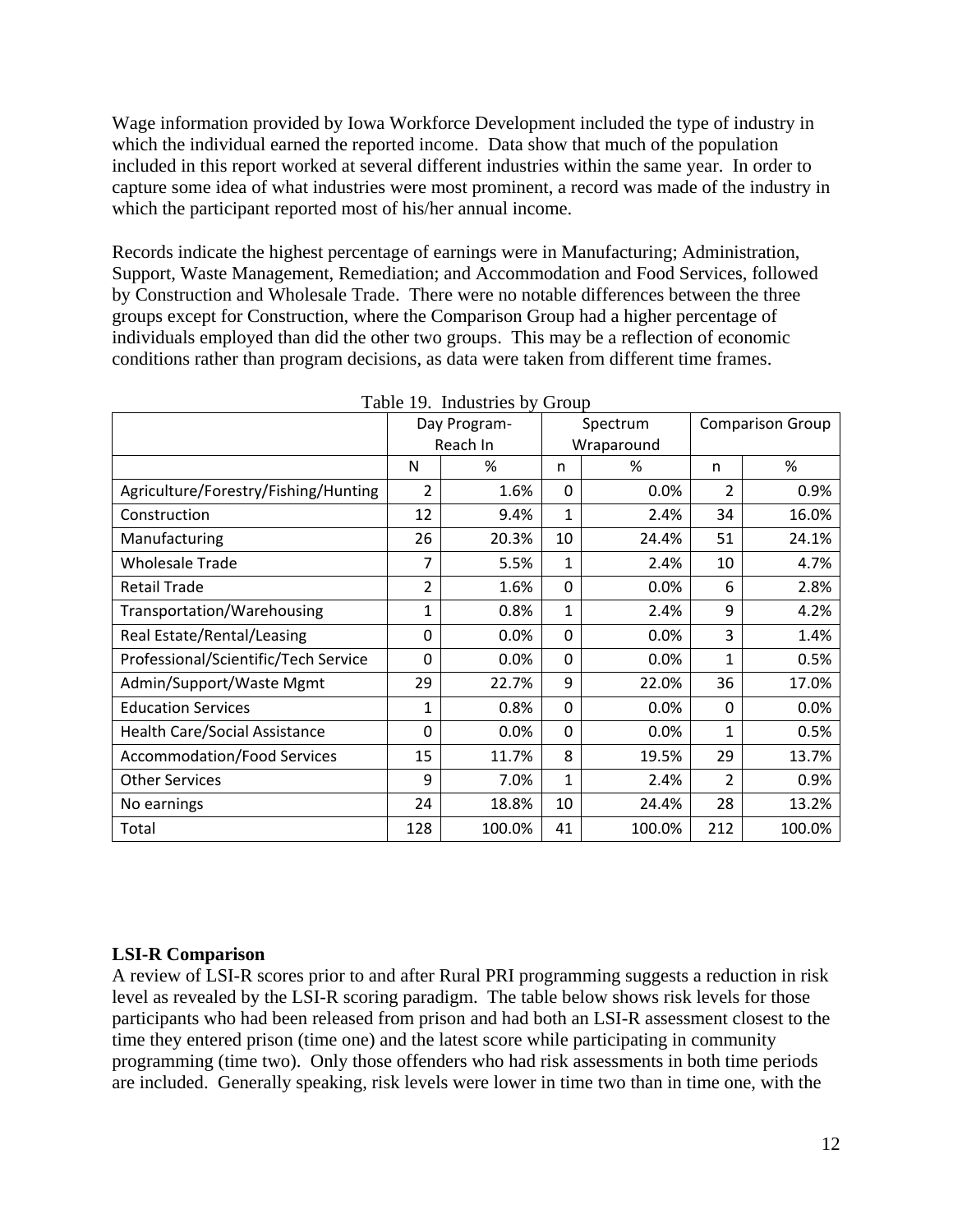greatest difference appearing in the Spectrum Wraparound group, which had a median score of 35 at time one and 28 at time two.

|                     |     | Day Program-            |                | Day Program-    |              | Spectrum               | Spectrum   |        |  |
|---------------------|-----|-------------------------|----------------|-----------------|--------------|------------------------|------------|--------|--|
|                     |     | Reach In Time 1         |                | Reach In Time 2 |              | <b>Wraparound Time</b> | Wraparound |        |  |
|                     |     |                         |                |                 |              | 1                      | Time 2     |        |  |
|                     | n   | $\%$                    | n              | %               | n            | $\%$                   | n          | %      |  |
| low $(0-13)$        | 0   | 0.0%                    | 1              | 0.8%            | $\Omega$     | 0.0%                   | 0          | 0.0%   |  |
| med-low (14-23)     | 8   | 6.3%                    | 35             | 27.8%           | $\mathbf{1}$ | 2.6%                   | 11         | 28.9%  |  |
| medium (24-33)      | 51  | 40.5%                   | 56             | 44.4%           | 10           | 26.3%                  | 21         | 55.3%  |  |
| med-high (34-40)    | 39  | 31.0%                   | 25             | 19.7%           | 24           | 63.2%                  | 6          | 15.8%  |  |
| high $(41+)$        | 28  | 22.2%                   | 9              | 7.1%            | 3            | 7.9%                   | $\Omega$   | 0.0%   |  |
| Total               | 126 | 100.0%                  | 126            | 100.0%          | 38           | 100.0%                 | 38         | 100.0% |  |
| <b>Median Score</b> | 34  |                         | 29             |                 | 35           |                        | 28         |        |  |
|                     |     |                         |                |                 |              |                        |            |        |  |
|                     |     | <b>Comparison Group</b> | Comparison     |                 |              |                        |            |        |  |
|                     |     | Time 1                  |                | Group Time 2    |              |                        |            |        |  |
|                     | n   | %                       | n              | %               |              |                        |            |        |  |
| $low (0-13)$        | 2   | 1.0%                    | $\overline{7}$ | 3.6%            |              |                        |            |        |  |
| med-low (14-23)     | 16  | 8.3%                    | 42             | 21.9%           |              |                        |            |        |  |
| medium (24-33)      | 65  | 33.9%                   | 75             | 39.1%           |              |                        |            |        |  |
| med-high (34-40)    | 73  | 38.0%                   | 50             | 26.0%           |              |                        |            |        |  |
| high $(41+)$        | 36  | 18.8%                   | 18             | 9.4%            |              |                        |            |        |  |
| Total               | 192 | 100.0%                  | 192            | 100.0%          |              |                        |            |        |  |
| <b>Median Score</b> |     |                         |                |                 |              |                        |            |        |  |

Table 20. LSI-R Risk Level at Time One and Time Two by Group

#### **RECIDIVISM**

Recidivism data were obtained through the Justice Data Warehouse, which includes updated records from Iowa courts and the criminal records of the Division of Criminal Investigation. Returns to prison and new arrests were obtained for the Reach In and Spectrum groups for the period from 7/1/2007 through 6/30/2009 and for the Comparison Group for the period from 3/1/2006 through 2/28/2008. For data from the Iowa courts, the offense date was used as the arrest date. Findings are presented below.

When viewing the findings it is important to keep in mind that the number of participants in the Spectrum Wraparound group was small, with only 41 participants; there were also variations in the average length of time since release from prison (Reach In = 323 days; Spectrum = 172 days; Comparison  $= 486$  days).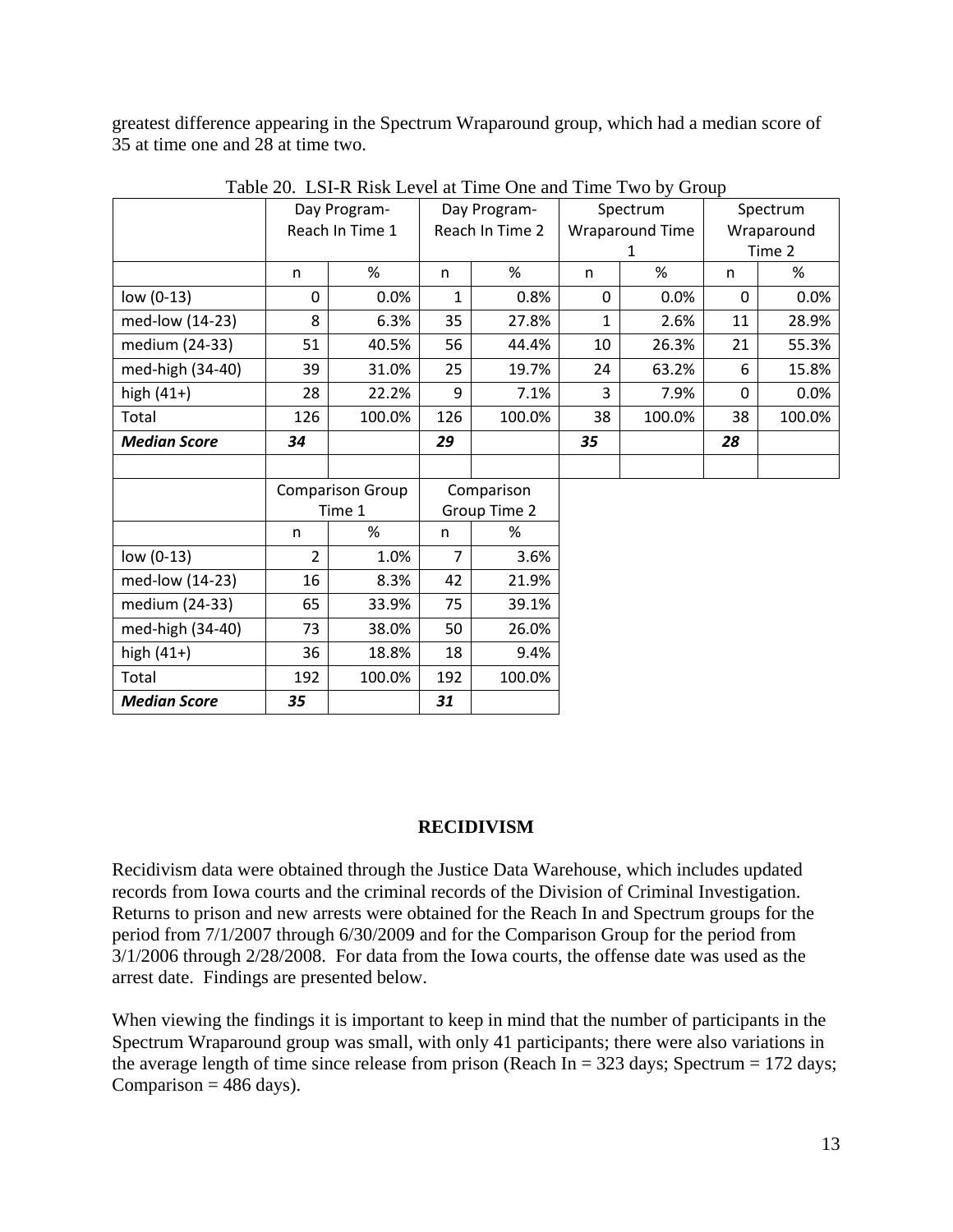#### **Returns to Prison**

The Spectrum Wraparound group had a much lower rate of returns to prison than did either the Reach In or Comparison groups with a return rate of 7.3%. The Comparison Group had the highest rate of returns to prison at 29.2%. Some of this difference could be explained by the average time since release from prison, as stated above.

| Table 21. Returns to Prison by Group |    |                  |   |                   |                               |       |  |  |  |
|--------------------------------------|----|------------------|---|-------------------|-------------------------------|-------|--|--|--|
|                                      |    | Day Program-     |   | Spectrum          | Comparison<br>Group $(n=212)$ |       |  |  |  |
|                                      |    | Reach In (n=128) |   | Wraparound (n=41) |                               |       |  |  |  |
|                                      | N  | %                |   | %                 | n                             | %     |  |  |  |
| <b>Return to Prison</b>              | 27 | 21.1%            | 3 | 7.3%              | 62                            | 29.2% |  |  |  |

Gender did not appear to be a factor in returns to prison for the Reach In group, as males and females were fairly similar. A higher rate of females than males were returned to prison in the Spectrum group, and a higher rate of males than females were returned to prison in the Comparison Group. See Table 22 below.

|         | Day Program-Reach In |    |       | Spectrum Wraparound |   |       | <b>Comparison Group</b> |    |       |
|---------|----------------------|----|-------|---------------------|---|-------|-------------------------|----|-------|
|         | Participants         | n  | %     | Participants        | n | %     | Participants            | n  | %     |
| Males   | 119                  | 25 | 21.0% | 32                  |   | 6.3%  | 186                     | 56 | 30.1% |
| Females | 9                    |    | 22.2% |                     |   | 11.1% | 26                      | 6  | 23.1% |
| Total   | 128                  |    | 21.1% | 41                  | っ | 7.3%  | 212                     |    | 29.2% |

Table 22. Returns to Prison by Gender and Group

When running data for returns to prison by race, a category called non-white was created which included a few Native Americans and Asians as well as Blacks. Non-whites were more likely than whites to be returned to prison for the Reach In group and the Comparison Group. There were only four non-whites in the Spectrum group and none of these were returned to prison.

| Twore $\equiv$ . Therefore to TTE on $\sigma$ , There and Oroup |                      |   |                     |              |   |                         |              |    |       |  |
|-----------------------------------------------------------------|----------------------|---|---------------------|--------------|---|-------------------------|--------------|----|-------|--|
|                                                                 | Day Program-Reach In |   | Spectrum Wraparound |              |   | <b>Comparison Group</b> |              |    |       |  |
|                                                                 | Participants         | n | ℅                   | Participants | n | %                       | Participants | n  | %     |  |
| White                                                           | 110                  |   | 18.2%               | 37           |   | 8.1%                    | 187          | 52 | 27.8% |  |
| Non-white                                                       | 18                   |   | 38.9%               | 4            |   | 0.0%                    | 25           | 10 | 40.0% |  |
| Total                                                           | 128                  |   | 21.1%               | 41           |   | 7.3%                    |              | 62 | 29.2% |  |

Table 23. Returns to Prison by Race and Group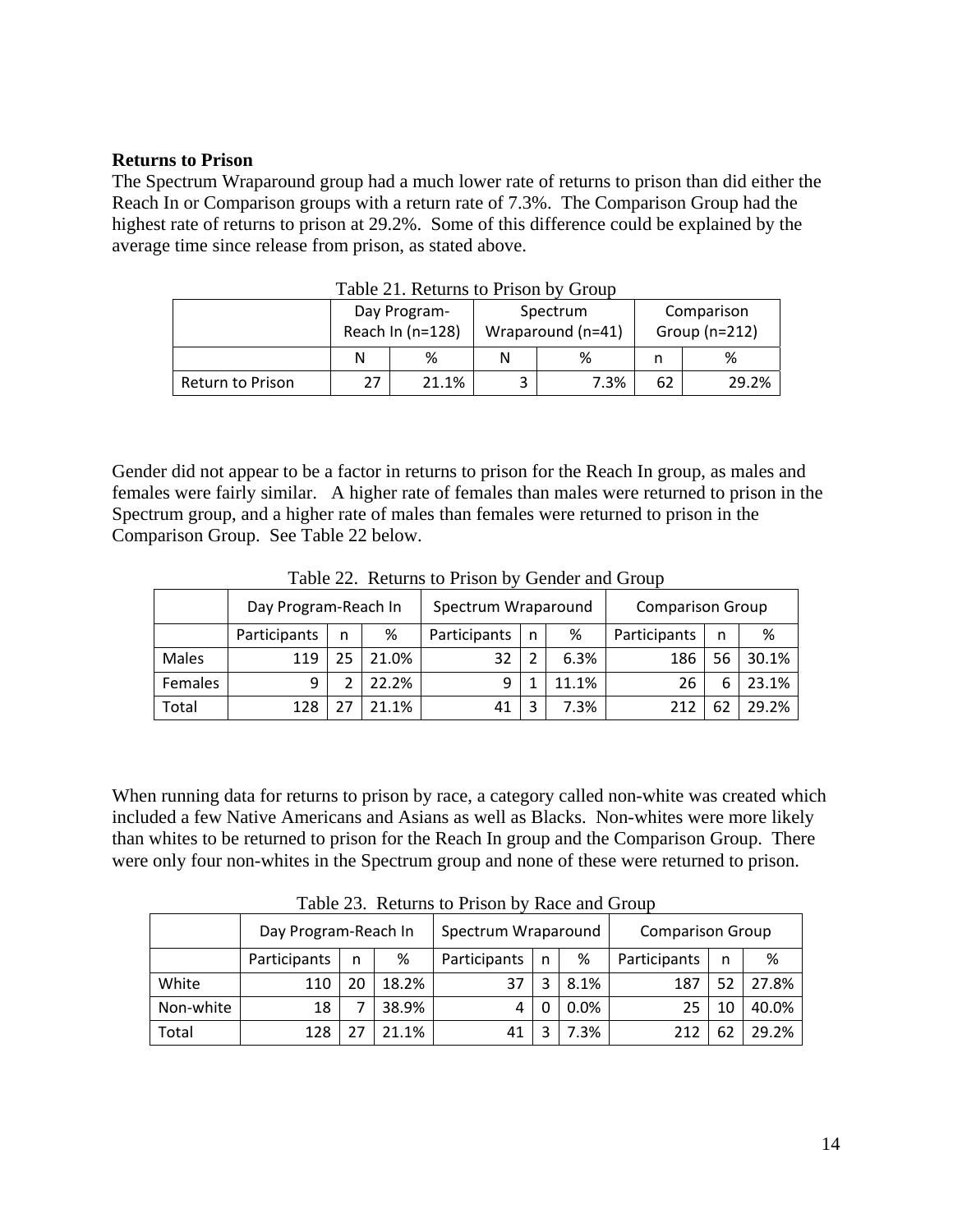The following table and graph charts recidivism over a one-year period, breaking down the data into three month intervals. Participants were more likely to be returned to prison the longer they stayed out of prison. The Reach In group had a higher return rate than either Spectrum or the Comparison Group for the three, six, and nine month intervals. The Comparison Group had the highest rate (29.7%) at the one year interval. The Spectrum group had no returns to prison at the three month interval, returns remained flat at 12.5% for the six and nine month intervals, and there were no participants at the one year interval. Although the Spectrum goup is small, this finding suggests positive results from Spectrum programming.

|          | $10010 \pm 1.1000$   |    |                     | THIR DINCE INTOXICATIONI I HOUR MIN OF OWN |          |                         |              |    |       |
|----------|----------------------|----|---------------------|--------------------------------------------|----------|-------------------------|--------------|----|-------|
|          | Day Program-Reach In |    | Spectrum Wraparound |                                            |          | <b>Comparison Group</b> |              |    |       |
|          | $(n=128)$            |    |                     | $(n=41)$                                   |          |                         | $(n=212)$    |    |       |
|          | Participants         | n  | ℅                   | Participants                               | n        | %                       | Participants | n  | %     |
| 3 months | 114                  | 11 | 9.6%                | 31                                         |          | $0.0\%$                 | 212          | 12 | 5.7%  |
| 6 months | 99                   | 17 | 17.2%               | 16                                         |          | 12.5%                   | 212          | 24 | 11.3% |
| 9 months | 78                   | 15 | 19.2%               | 8                                          |          | 12.5%                   | 200          | 35 | 17.5% |
| 1 year   | 53                   | 13 | 24.5%               | 0                                          | $\Omega$ |                         | 145          | 43 | 29.7% |

Table 24. Returns to Prison by Time Since Released from Prison and Group



More than half (55.5%) of the returns to prison for the Reach In group were due to technical violations. Technical Violations accounted for 50% of returns to prison for the Comparison Group and 33.3% of the Spectrum group. Spectrum only had three individuals returned to prison so due to the small number of participants; their results are encouraging but should be viewed with caution.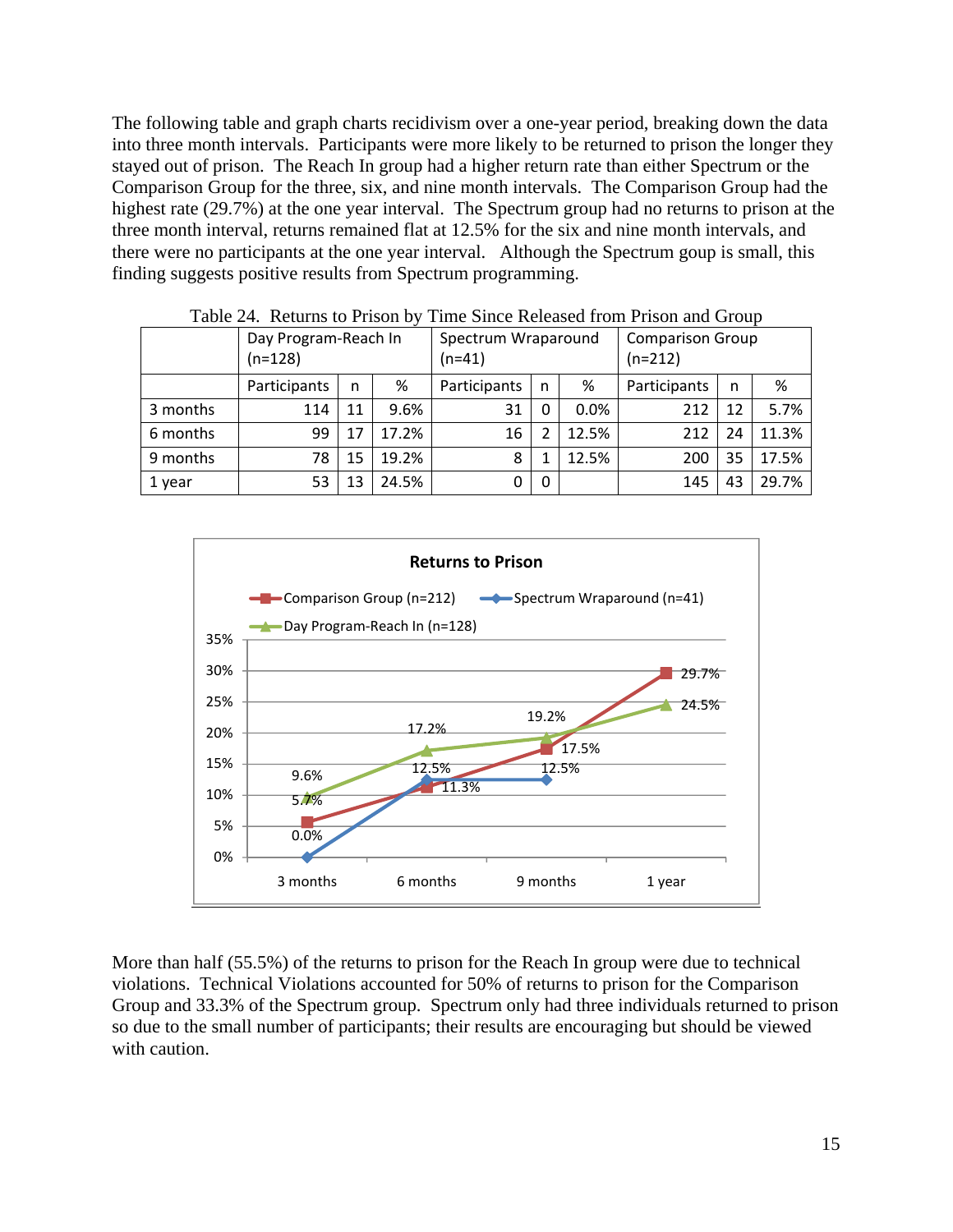#### **New Arrests**

Data for new arrests included arrests resulting in convictions and arrests pending disposition. The Spectrum Wraparound group had lower new arrests than the Reach In or Comparison groups, at 9.8%. The rate of new arrests for the Comparison Group was the highest at 43.9%, which was nearly four times that of the Spectrum group and twice the Reach In Group.

|                    | $1400C$ 29. TVCW THICS B DY OTOUP |                  |   |                   |                 |       |  |  |  |  |  |
|--------------------|-----------------------------------|------------------|---|-------------------|-----------------|-------|--|--|--|--|--|
|                    |                                   | Day Program-     |   | Spectrum          | Comparison      |       |  |  |  |  |  |
|                    |                                   | Reach In (n=128) |   | Wraparound (n=41) | Group $(n=212)$ |       |  |  |  |  |  |
|                    |                                   | ℅                | N | %                 |                 | %     |  |  |  |  |  |
| <b>New Arrests</b> | 29                                | 22.7%            | 4 | 9.8%              | 93              | 43.9% |  |  |  |  |  |

Table 25. New Arrests by Group

Males were more likely to be arrested for new crimes than were females in the Reach In and Comparison groups. Re-arrests were higher for females than males for the Spectrum group. Again, small numbers may account for this result, as Spectrum clients had a total of only four arrests; one of nine females was arrested making the total 11.1% for females, 9.4% for males.

Table 26. New Arrests by Sex and Group

|         | Day Program-Reach In |    | Spectrum Wraparound |              |   | <b>Comparison Group</b> |              |    |       |
|---------|----------------------|----|---------------------|--------------|---|-------------------------|--------------|----|-------|
|         | Participants         | n  | %                   | Participants | n | %                       | Participants | n  | %     |
| Males   | 119                  | 28 | 23.5%               | 32           |   | 9.4%                    | 186          | 84 | 45.2% |
| Females | 9                    |    | 11.1%               | q            |   | 11.1%                   | 26           | a  | 34.6% |
| Total   | 128                  | 29 | 22.7%               | 41           |   | 9.8%                    | 212          | 93 | 43.9% |

A higher rate of arrests was found for whites compared to non-whites for the Reach In and Spectrum groups. The Comparison Group showed arrests substantially higher for non-whites than whites. See Table 27.

|           | Day Program-Reach In |    |       | Spectrum Wraparound |   |       | <b>Comparison Group</b> |    |       |  |
|-----------|----------------------|----|-------|---------------------|---|-------|-------------------------|----|-------|--|
|           | Participants         | n  | %     | Participants        | n | %     | Participants            | n  | %     |  |
| White     | 110                  | 26 | 23.6% | 37                  |   | 10.8% | 187                     |    | 40.1% |  |
| Non-white | 18                   | 2  | 16.7% |                     |   | 0.0%  | 25                      | 18 | 72.0% |  |
| Total     | 128                  | 29 | 22.7% | 41                  |   | 9.8%  | 212                     | 93 | 43.9% |  |

Table 27. New Arrests by Race and Group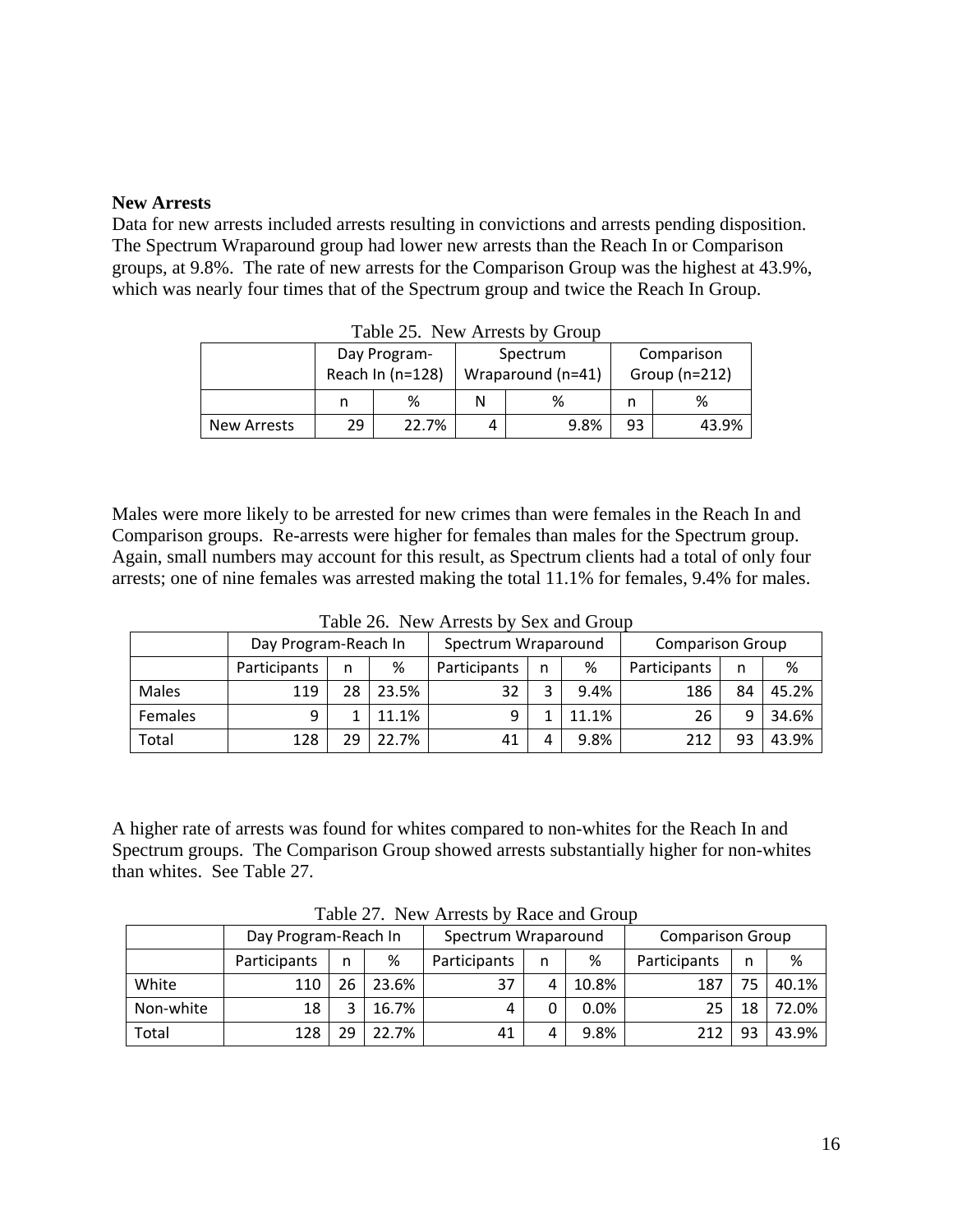The following table and graph charts recidivism over a one-year period, breaking down the data into three month intervals. There was a steady increase in new arrests over time for all three groups. A higher rate of arrests was found for the Comparison Group than Reach In or Spectrum. Data for 6 month and 9 month intervals showed the Spectrum group with higher new arrests than the Reach In group. There were no participants at the one year interval for the Spectrum group.

|          | $14016\ 20.$ Thew Allests DV<br>THIIC SHICE INCLEASED HOIH I HSOIL AND OTOUD |    |        |                     |   |         |                          |    |       |  |  |
|----------|------------------------------------------------------------------------------|----|--------|---------------------|---|---------|--------------------------|----|-------|--|--|
|          | Day Program-Reach In                                                         |    |        | Spectrum Wraparound |   |         | Comparison Group (n=212) |    |       |  |  |
|          | $(n=128)$                                                                    |    | (n=41) |                     |   |         |                          |    |       |  |  |
|          | Participants                                                                 | n  | %      | Participants        | n | %       | Participants             | n  | %     |  |  |
| 3 months | 114                                                                          | 9  | 7.9%   | 31                  | 0 | $0.0\%$ | 212                      | 19 | 9.0%  |  |  |
| 6 months | 99                                                                           | 13 | 13.1%  | 16                  | 3 | 18.8%   | 212                      | 50 | 23.6% |  |  |
| 9 months | 78                                                                           | 14 | 17.9%  | 8                   | 2 | 25.0%   | 200                      | 59 | 29.5% |  |  |
| 1 year   | 53                                                                           | 13 | 24.5%  | 0                   | 0 |         | 145                      | 51 | 35.2% |  |  |

Table 28. New Arrests by Time Since Released from Prison and Group

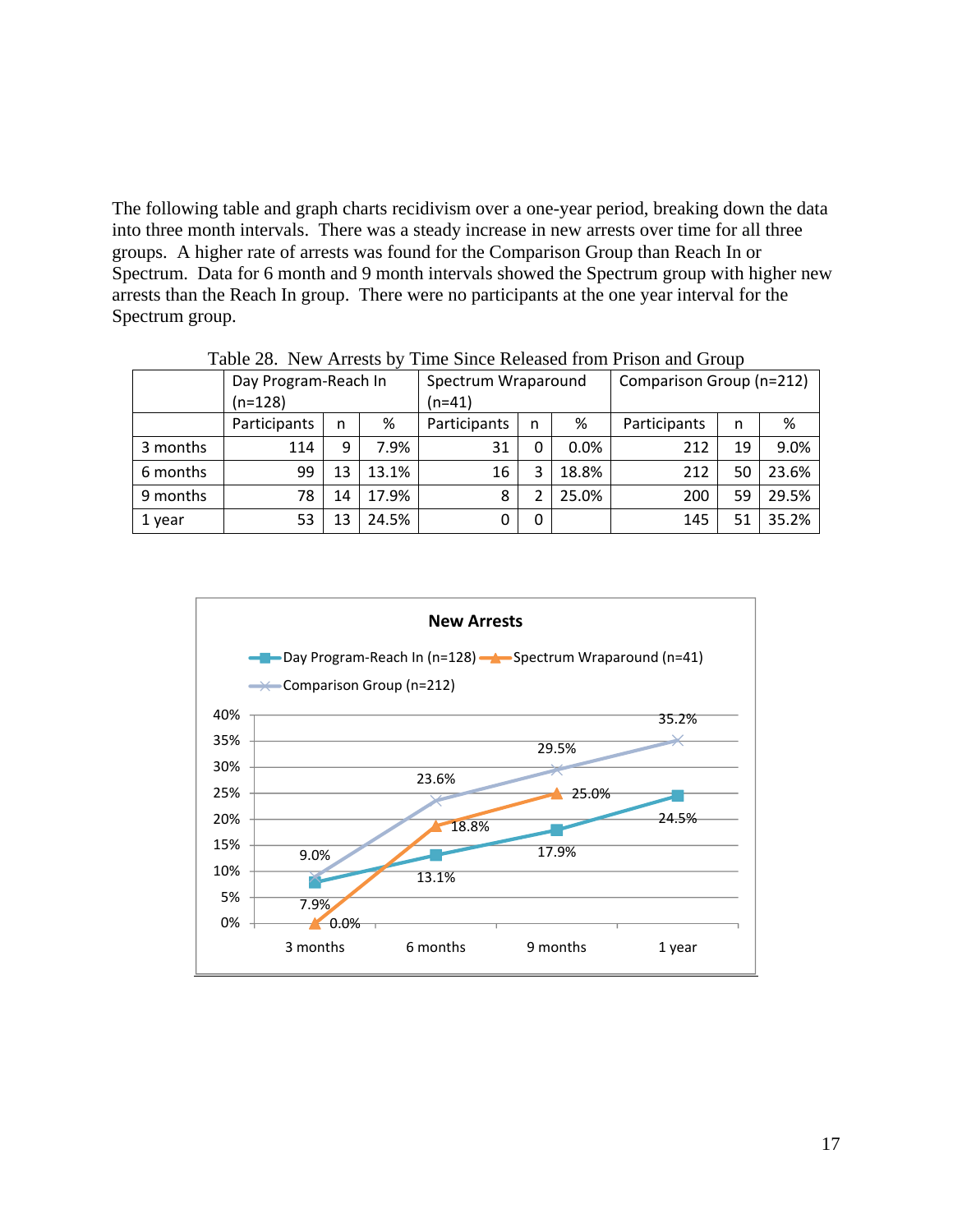## **COMMENTS**

Several observations can be made when analyzing these data:

- The preparation work done while individuals are still in prison appears to be effective. Individuals in the program groups began their community interventions much earlier than did the Comparison Group.
- The timing of release by the Board of Parole was the same for all three groups. Spectrum and Reach In program participants were not released earlier than the Comparison Group.
- Retention rates were high for both the Spectrum and Reach In programs; these programs appear to be doing a good job of keeping clients in the programs.
- Rate of substance use was highest in the Spectrum group. This group also had the greatest number of testing done.
- Spectrum had the highest rate of rule violations.
- A higher rate of employment was found for the Spectrum and Reach In groups than the Comparison Group, suggesting these programs were focusing on this element of community intervention.
- LSI-R risk levels decreased while under community supervision, especially for the Spectrum group.
- The Spectrum group had the lowest rate of returns to prison and new arrests. When looking at arrests over time, Spectrum had a higher arrest rate than did the Reach In group.
- No gender differences were found for returns to prison for the Reach In group; females were more likely to be returned to prison than males for the Spectrum group and males were more likely to be returned to prison than females for the Comparison Group. Males generally were more likely to be arrested than females.
- Non-whites were more likely to be returned to prison than whites; however, whites in the Spectrum and Reach In groups were more likely to be arrested than non-whites.